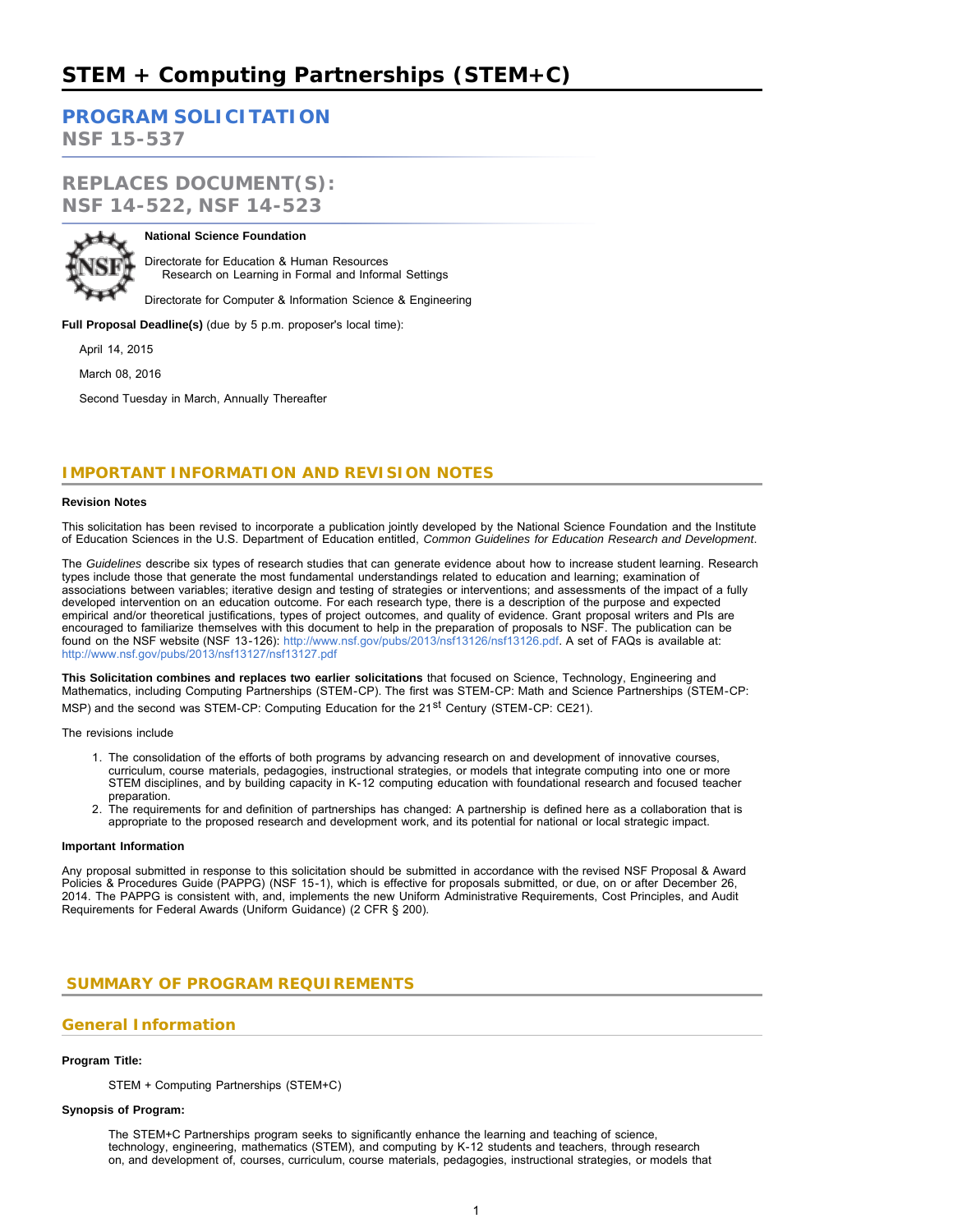innovatively integrate computing into one or more STEM disciplines, or integrate STEM content into the teaching and learning of computing. In addition, STEM+C seeks to build capacity in K-12 computing education with foundational research and focused teacher preparation. Projects in the STEM+C Partnerships program should build on research in STEM education and prior research and development efforts that provide theoretical and empirical justification for proposed projects. Pre-service and in-service teachers who participate in STEM+C projects are expected to enhance their understanding and teaching of STEM and computing content, practices, and skills.

STEM+C invites creative and innovative proposals that address emerging challenges in the learning and teaching of STEM and computing. The program offers proposers two tracks: (1) Integration of Computing in STEM Education and (2) Computing Education Knowledge and Capacity Building. The second track is discipline-specific and may be expanded to include additional disciplines in future releases of the solicitation.

#### **Cognizant Program Officer(s):**

*Please note that the following information is current at the time of publishing. See program website for any updates to the points of contact.*

- Arlene M. de Strulle, DRL/EHR, telephone: (703) 292-8620, email: [adestrul@nsf.gov](mailto:adestrul@nsf.gov)
- Janice Cuny, CNS/CISE, telephone: (703) 292-8900, email: [jcuny@nsf.gov](mailto:jcuny@nsf.gov)
- Christopher Hoadley, DRL/EHR, telephone: (703) 292-7906, email: [choadley@nsf.gov](mailto:choadley@nsf.gov)
- Paul W. Jennings, DRL/EHR, telephone: (703) 292-5307, email: [pjenning@nsf.gov](mailto:pjenning@nsf.gov)
- Jill L. Karsten, OAD/GEO, telephone: (703) 292-7718, email: [jkarsten@nsf.gov](mailto:jkarsten@nsf.gov)
- Julio E. Lopez-Ferrao, DRL/EHR, telephone: 703 (292) 5183, email: [jlopezfe@nsf.gov](mailto:jlopezfe@nsf.gov)
- Teri J. Murphy, DUE/EHR, telephone: (703) 292-2109, email: [tmurphy@nsf.gov](mailto:tmurphy@nsf.gov)
- Elizabeth L. Rom, OCE/GEO, telephone: (703) 292-7709, email: [elrom@nsf.gov](mailto:elrom@nsf.gov)
- Kamau Bobb, CNS/CISE, telephone: (703) 292-4291, email: [kbobb@nsf.gov](mailto:kbobb@nsf.gov)
- Alphonse T. DeSena, DRL/EHR, telephone: (703) 292-5106, email: [adesena@nsf.gov](mailto:adesena@nsf.gov)
- Michael A. Erlinger, DUE/EHR, telephone: (703) 292-7855, email: [merlinge@nsf.gov](mailto:merlinge@nsf.gov)
- David L. Haury,DUE/EHR, telephone: (703) 292-8614, email: [dhaury@nsf.gov](mailto:dhaury@nsf.gov)
- Margret Hjalmarson,DRL/EHR, telephone: (703) 292-4313, email: [mhjalmar@nsf.gov](mailto:mhjalmar@nsf.gov)

#### **Applicable Catalog of Federal Domestic Assistance (CFDA) Number(s):**

- 47.070 --- Computer and Information Science and Engineering
- 47.076 --- Education and Human Resources

## **Award Information**

**Anticipated Type of Award:** Standard Grant or Continuing Grant

**Estimated Number of Awards:** 30 to 37

For FY2015, NSF expects to make 20-25 awards in **Track 1** and 10-12 awards in **Track 2.**

### **Anticipated Funding Amount:** \$43,000,000

For FY2015, it is expected that \$43 million will be allocated for new awards.

## **Eligibility Information**

#### **Who May Submit Proposals:**

The categories of proposers eligible to submit proposals to the National Science Foundation are identified in the Grant Proposal Guide, Chapter I, Section E.

#### **Who May Serve as PI:**

There are no restrictions or limits.

### **Limit on Number of Proposals per Organization:**

There are no restrictions or limits.

#### **Limit on Number of Proposals per PI or Co-PI:** 2

An individual may serve as Principal Investigator or Co-Principal Investigator for no more than two proposals. **These eligibility constraints will be strictly enforced in order to treat everyone fairly and consistently**. In the event that an individual exceeds this limit, proposals received within the limit will be accepted based on earliest date and time of proposal submission (i.e., the first two proposals received will be accepted and the remainder will be returned without review). **No exceptions will be made.**

## **Proposal Preparation and Submission Instructions**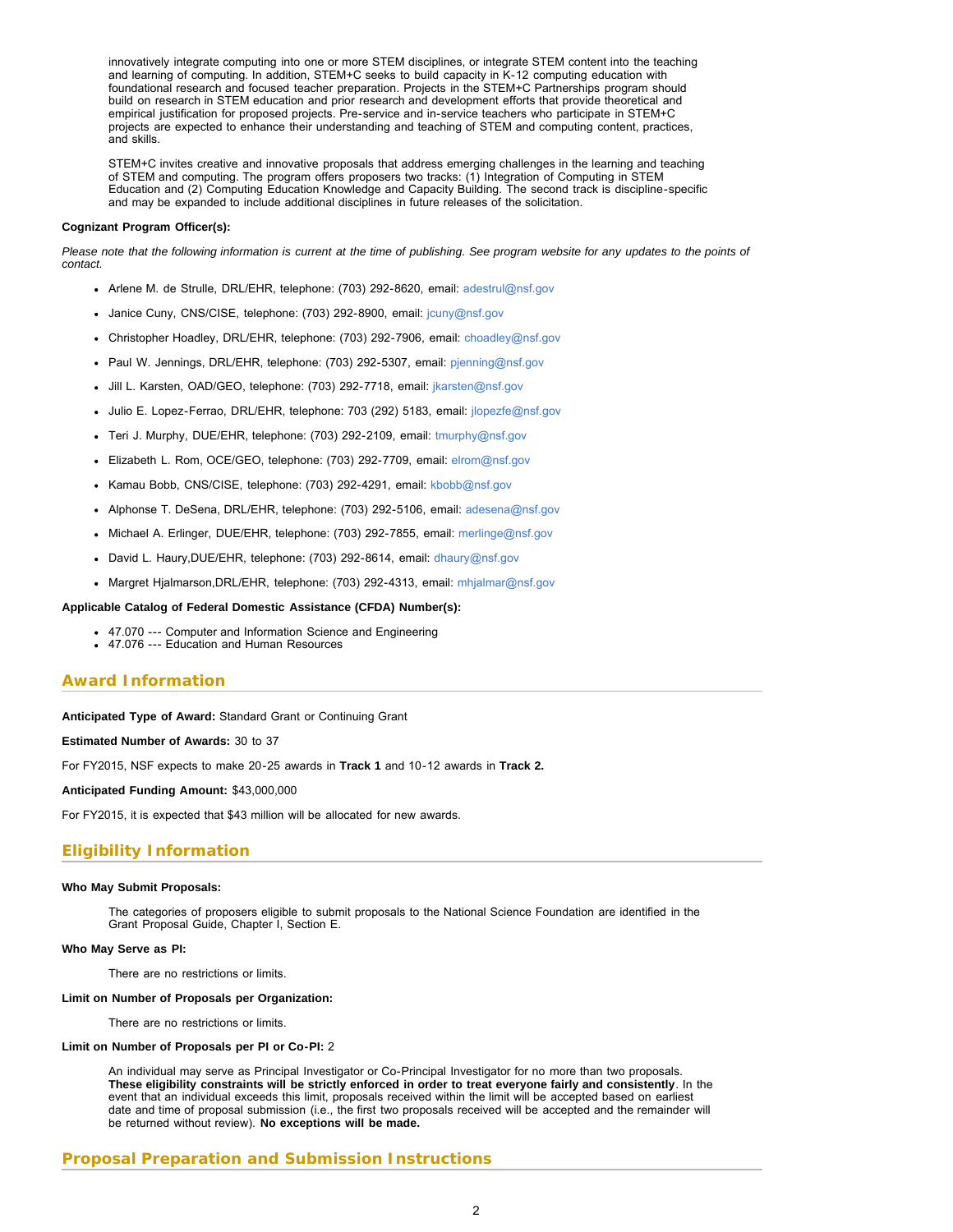### **A. Proposal Preparation Instructions**

- **Letters of Intent:** Not required
- **Preliminary Proposal Submission:** Not required
- **Full Proposals:**
	- Full Proposals submitted via FastLane: NSF Proposal and Award Policies and Procedures Guide, Part I: Grant Proposal Guide (GPG) Guidelines apply. The complete text of the GPG is available electronically on the NSF website at: [http://www.nsf.gov/publications/pub\\_summ.jsp?ods\\_key=gpg.](http://www.nsf.gov/publications/pub_summ.jsp?ods_key=gpg)
	- Full Proposals submitted via Grants.gov: NSF Grants.gov Application Guide: A Guide for the Preparation and Submission of NSF Applications via Grants.gov Guidelines apply (Note: The NSF Grants.gov Application Guide is available on the Grants.gov website and on the NSF website at: [http://www.nsf.gov/publications/pub\\_summ.jsp?](http://www.nsf.gov/publications/pub_summ.jsp?ods_key=grantsgovguide) [ods\\_key=grantsgovguide\)](http://www.nsf.gov/publications/pub_summ.jsp?ods_key=grantsgovguide).

#### **B. Budgetary Information**

- **Cost Sharing Requirements:** Inclusion of voluntary committed cost sharing is prohibited.
- **Indirect Cost (F&A) Limitations:** Not Applicable
- **Other Budgetary Limitations:** Not Applicable

### **C. Due Dates**

**Full Proposal Deadline(s)** (due by 5 p.m. proposer's local time):

April 14, 2015

March 08, 2016

Second Tuesday in March, Annually Thereafter

## **Proposal Review Information Criteria**

**Merit Review Criteria:** National Science Board approved criteria apply.

## **Award Administration Information**

**Award Conditions:** Additional award conditions apply. Please see the full text of this solicitation for further information.

<span id="page-2-0"></span>**Reporting Requirements:** Standard NSF reporting requirements apply.

## **TABLE OF CONTENTS**

### **[Summary of Program Requirements](#page-0-0)**

- I. **[Introduction](#page-2-1)**
- II. **[Program Description](#page-3-0)**
- III. **[Award Information](#page-7-0)**
- IV. **[Eligibility Information](#page-7-1)**
- V. **[Proposal Preparation and Submission Instructions](#page-7-2)**
	- A. [Proposal Preparation Instructions](#page-7-2)
	- B. [Budgetary Information](#page-8-0)
	- C. [Due Dates](#page-8-1) D. [FastLane/Grants.gov Requirements](#page-9-0)
	-
- VI. **[NSF Proposal Processing and Review Procedures](#page-9-1)**
	- A. [Merit Review Principles and Criteria](#page-9-2) B. [Review and Selection Process](#page-10-0)
	-
- VII. **[Award Administration Information](#page-11-0)**
	- A. [Notification of the Award](#page-11-1) B. [Award Conditions](#page-11-2)
		- C. [Reporting Requirements](#page-11-3)
- VIII. **[Agency Contacts](#page-11-4)**
- <span id="page-2-1"></span>IX. **[Other Information](#page-12-0)**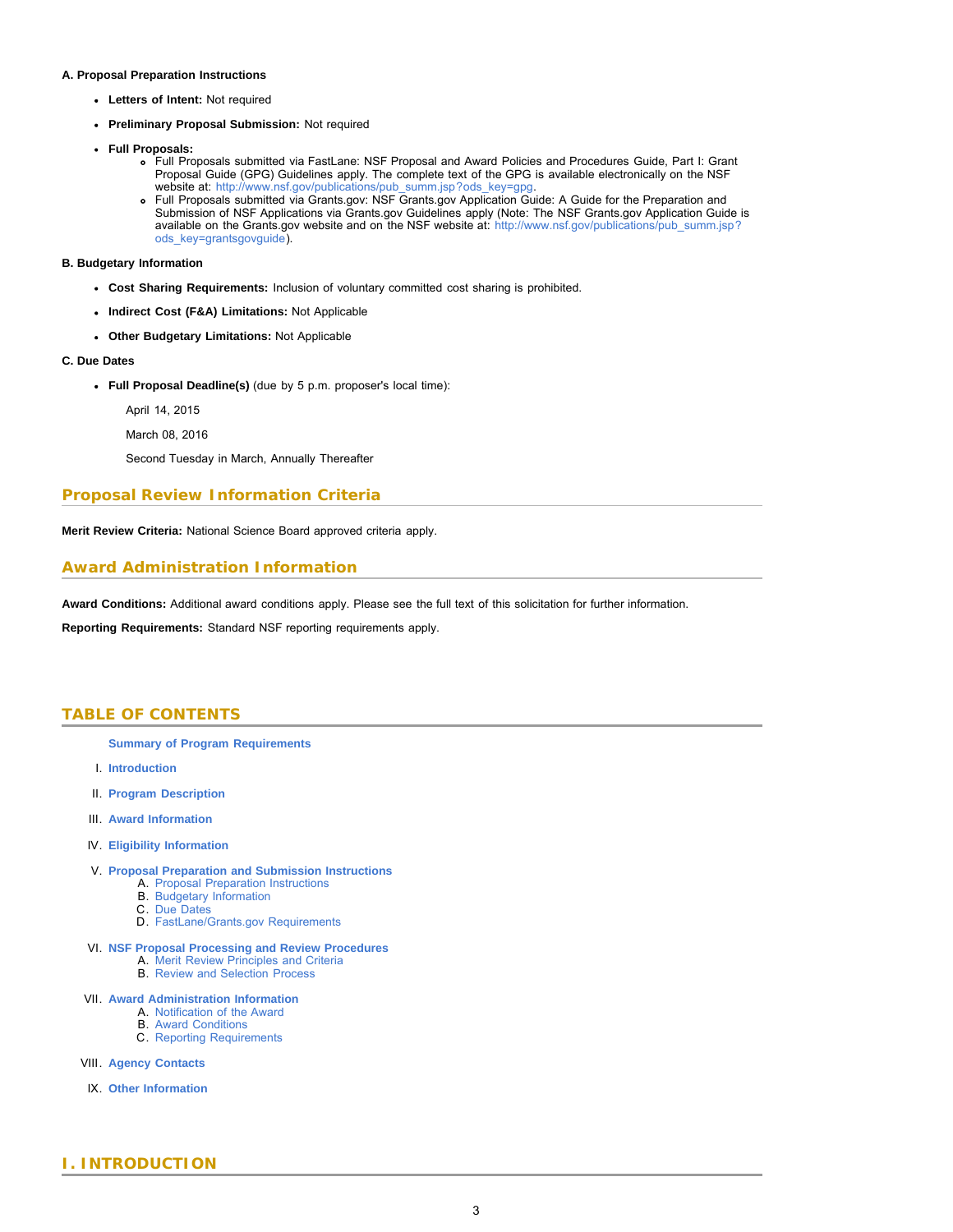The STEM + Computing (STEM+C) Partnerships program seeks to advance a  $21^{st}$  century conceptualization of education in science, technology, engineering and mathematics (STEM) that includes computing. The *"+ Computing*" notation emphasizes that computing is integral to the practice of all the other STEM disciplines. In this solicitation,computing refers to the whole set of fundamental concepts and skills that will allow students to creatively apply and adapt computation across a range of application domains, to "*bend digital technology to one's needs, purposes, and will*."[\[1\]](#page-3-1)

<span id="page-3-2"></span>For the purposes of this solicitation, the term computing is defined quite broadly to refer to the range of understandings, concepts, and competencies that are used in computational approaches to problem solving. It therefore includes computational thinking, computational science, data science, and as is consistent with common usage in schools, computer science.

Computing has become an integral part of the practice of modern science, math, and engineering. As a result, computational approaches are dramatically increasing our understanding of the world and ourselves, from particle physics to biological and social systems to Earth systems science. Computation is now so central to the practice of science and engineering that the President's Information Technology Advisory Committee's Report to the President, *Computational Science: Insuring America's Competitiveness (2005),* called computation the "third pillar of scientific practice," joining the two classical approaches of theoretical/analytical and experimental/observational. The translation of mathematical models of phenomena into computer simulations allows scientists to analyze systems, predict the future and reconstruct the past, on a scale far greater in complexity than previously possible. In addition, scientists now have the ability to collect, query, visualize and analyze unprecedented amounts of data. These computational capabilities are revolutionizing the science, mathematics, and engineering disciplines.

All students—but particularly STEM students—need to understand the role of computation in their lives. The report by the President's Council of Advisors on Science and Technology, *Prepare and Inspire: K-12 Science, Technology, Engineering, and Math (STEM) Education for America's Future (2010, p.46)* recommends a definition of K-12 STEM education that includes computer science, and states that students need "a deeper understanding of the essential concepts, methods and wide-ranging applications of computer science. Students should gain hands-on exposure to the process of algorithmic thinking and its realization in the form of a computer program, to the use of computational techniques for real-world problem solving, and to such pervasive computational themes as modeling and abstraction, modularity and reusability, computational efficiency, testing and debugging, and the management of complexity. Where feasible, active learning, higher-level thinking, and creative design should be encouraged by situating new concepts and techniques within the context of applications of particular interest to a given student or project team. Currently, however, too few students have the opportunity to gain these understandings and skills in or out of school.

According to a report by the National Research Council (NRC, 2011c, p.4), there is a scarcity of research informing how to teach computational thinking in the early grades and computer science is often taught without consideration for age-appropriate learning. This report underscores that computational thinking skills are essential in the K-12 curriculum for reasons including, "succeeding in a technological society, increasing interest in the information technology professions, maintaining and enhancing U.S. economic competitiveness, supporting inquiry in other disciplines, and enabling personal empowerment." STEM+C targets such gaps, seeking research to build the evidence base for effective pedagogy, and the design and study of appropriate and innovative interventions to make learning of computer science increasingly more relevant through contextually rich STEM-based activities.

As computing courses and curriculum are introduced across the country, it is important that computing be well-integrated into the existing STEM curricula. Students may connect to computing as a career if they can see the effectiveness of computational approaches across a range of real world applications. Likewise, students may have a better understanding of STEM if they can see the exciting and creative modes of scientific exploration made possible by advances in computation. The nation needs a wellprepared, innovative, and globally competitive STEM workforce and there is urgency to provide a strong base for that workforce in our schools. One expectation of this work is that it will prepare more undergraduate students to confront new challenges in computational and data-enabled science and engineering.

The STEM+C Partnerships program challenges STEM educators to approach STEM education with a new lens, integrating computing as part of traditional STEM disciplinary learning and also taking advantage of the cultural assets of communities and of media to foster a stronger ecology of learning. Such integration of STEM teaching and learning may well have profound effects on the way STEM is taught—reflecting the increasing role of computational approaches in learning across the STEM disciplines, and fostering more multidisciplinary and collaborative approaches for learning in and out of school.

The STEM+C Partnerships program supports integrative efforts across one or more domains and it supports discipline specific efforts in computing. Future solicitations will seek to include additional discipline-specific foci.

<span id="page-3-1"></span>[\[1\]](#page-3-2) "Programming Is the New Literacy," Marc Prensky, *Edutopia*, January 13, 2008.

# <span id="page-3-0"></span>**II. PROGRAM DESCRIPTION**

The STEM+C program is a joint research and development effort of the National Science Foundation's Directorate for Education and Human Resources (EHR) and Directorate for Computer and Information Science and Engineering (CISE). STEM+C seeks to (1) significantly enhance the learning and teaching of science, technology, engineering, mathematics, and computing by K-12 students and teachers through research on, and development of, innovative courses, curriculum, course materials, pedagogies, strategies, or models that integrate computing into one or more STEM disciplines (Track 1), and (2) build capacity in K-12 computing education through foundational research and focused teacher preparation (Track 2).

Projects proposed for the STEM+C program should build on research in STEM education and prior research and development efforts that will provide theoretical and empirical justification. Preservice and inservice teachers who participate in STEM+C are expected to enhance their understanding and use of STEM and computing content, practices, and skills.

#### **Eligible STEM+C Proposal Types**

The program offers two Tracks: (1) Integration of Computing in STEM Education and (2) Computing Education Knowledge and Capacity Building**.**

### **Track 1: Integration of Computing in STEM Education**

As computing has become an integral part of the practice of modern science, mathematics, and engineering, this track seeks proposals that will (1) integrate computing into STEM disciplinary teaching and learning, and/or (2) integrate STEM into computer science disciplinary teaching and learning The program seeks new models for teaching and learning, innovative courses, curriculum, course materials, and the design, development, and study of potentially new pedagogical strategies. Proposers should seek to make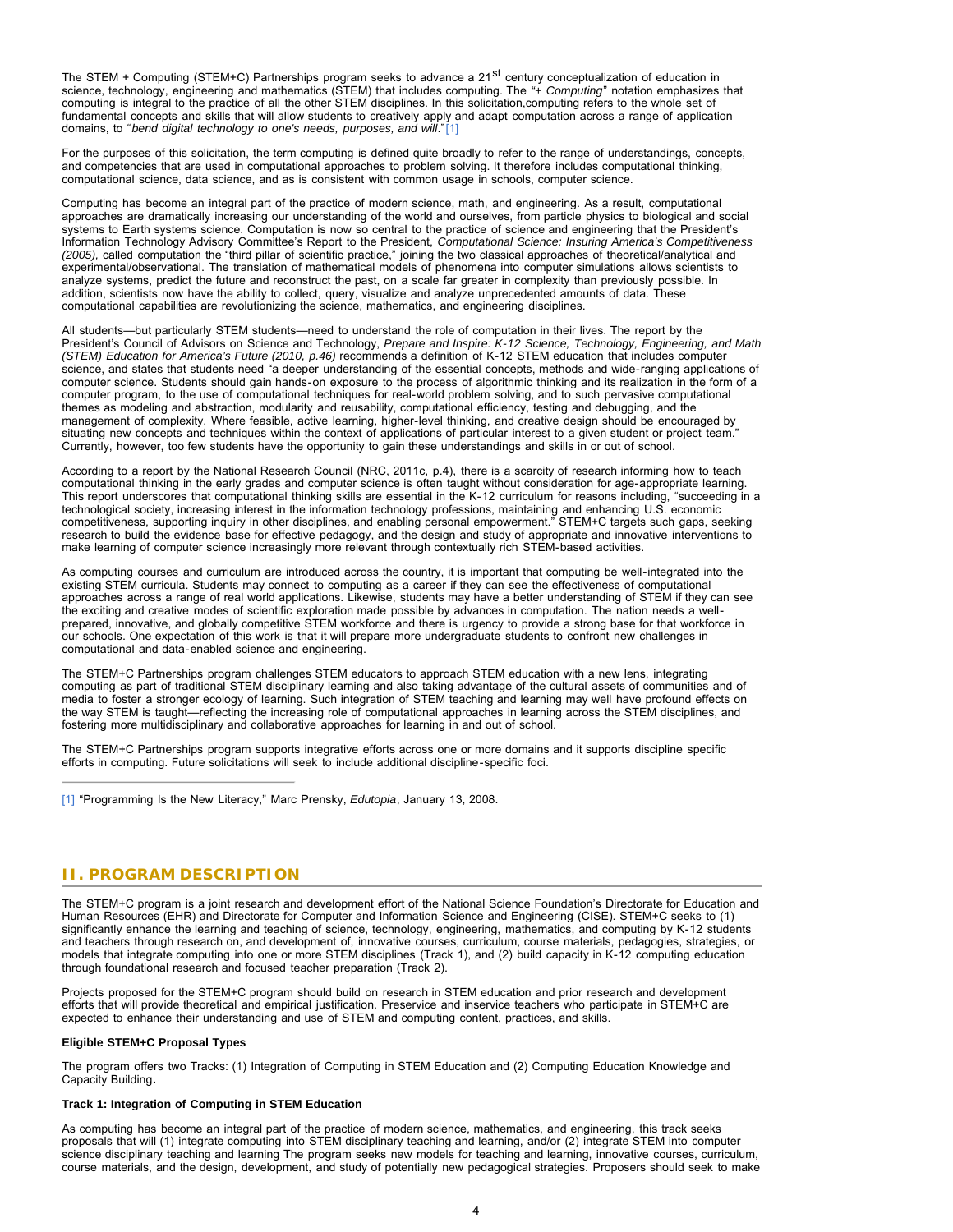significant advancement in teaching and learning by leveraging as applicable, multidisciplinary collaborations across one or more STEM disciplines normally supported by NSF.

### **Track 1 Project Types**

#### 1. **Exploratory Integration (EI): (up to \$1,250,000); maximum duration two years.**

Exploratory proposals might: address the development of prototypes; conduct pilot testing; study areas of practice; or conduct research to provide proof-of-concept and preliminary evidence. It is expected that some of the funded projects in this category will serve as prototypes or pilots for ideas that may be expanded in future proposals to the STEM+C Partnerships program. Proposals should include detailed information on the process for identifying, adapting or designing appropriate instruments to measure outcomes of the project, including ways to determine appropriate levels of technical quality. Exploratory proposals should be consistent with the Early Stages and Exploratory type of research and development in the *Common Guidelines for Educational Research and Development.*

### 2. **Design and Development (DD): (up to \$2,500,000); maximum duration three years.**

Design and development proposals should build on evidence from education research and prior practice. Proposals may build upon prior work demonstrating promise in classrooms, schools, or other learning settings, or propose entirely new innovative interventions for design and testing. Projects are expected to result in a completed product ready for further research or implementation by the field. These proposals should be consistent with the Design and Development type of research and development in the *Common Guidelines for Educational Research and Development*.

### 3. **Field-Building Conferences and Workshops (CW): (up to \$250,000); maximum duration two years.**

The program will support a small number of conferences, workshops, and special projects that lead to a better understanding of issues around the integration of STEM and computing, as expressed in the solicitation. Budgets for conferences and workshops are expected to be consistent with the duration of the event, and the number of participants. It is expected that proposed work will be outcome based. The program encourages meetings that address emerging research and practice useful to integrating STEM and computing.

**All Track 1 project types must include:** a literature review that establishes the basis for the proposed study; a clear description of the alignment of research and evaluation questions with methodologies; alignment of research and evaluation with anticipated project outcomes; and a budget that clearly supports these activities. The publication, *[Common Guidelines for Education Research and](http://www.nsf.gov/publications/pub_summ.jsp?ods_key=nsf13126) [Development](http://www.nsf.gov/publications/pub_summ.jsp?ods_key=nsf13126)*, offers guidance on building the evidence base in STEM learning: [http://www.nsf.gov/publications/pub\\_summ.jsp?](http://www.nsf.gov/publications/pub_summ.jsp?ods_key=nsf13126) [ods\\_key=nsf13126.](http://www.nsf.gov/publications/pub_summ.jsp?ods_key=nsf13126)

#### **Elements of Track 1 Proposals**

**Collaborations.** Track 1 requires a multidisciplinary, collaborative approach that will call upon a range of expertise and research perspectives, including engagement of STEM and computing educators and researchers, as well as learning scientists, cognitive scientists, education researchers, discipline-specific teachers and faculty, educational, developmental and social psychologists, social scientists, education technologists, out of school practitioners and researchers, education media and technology developers, and representatives from business and industry. Multidisciplinary collaborations should be substantive—seeking to create innovative pedagogical solutions and strategies and research advancing both knowledge and practice of computing within STEM education and computer science. Collaborations should include expertise from computing and at least one other STEM discipline, *as a basis for the work*. The needs of the proposed work should drive the scope of collaboration with thought to evolving a broader ecology of learning that extends beyond the classroom, and should seek solutions for engaging teachers and students in activities that include, as examples, virtual and game-based learning, and engagement of informal STEM learning venues and/or organizations. Such expanded opportunities can *potentially* evolve a more seamless and robust curriculum for learning anytime, anywhere. Proposers might want to consult [www.informalscience.org](https://www.nsf.gov/cgi-bin/good-bye?http://www.informalscience.org/) as a resource on informal learning and informal collaborations. Projects may consider including in their evaluation plan a study of the collaboration process itself and the effects of the collaboration on project results.

**Research.** Projects are required to include research advancing STEM and computing education. Discussion of the research should explicitly state the research question(s) and why such research is important in STEM, computing, and/or in the field. Projects should discuss in detail the methods used to answer research questions and/or test the hypotheses posed, along with the types of data to be collected and methods for data collection. If a population sample is used, this should be described along with the rationale for sample selection and access to the sample. The proposal should address whether the design is premised on special needs and interests due to educational level, gender, race, ethnicity, economic status, or disability, and to what extent data will be disaggregated for multiple characteristics. Proposals should include a strategy for reaching a broad audience for the findings of the project including, where appropriate, researchers in education and other fields, practitioners, and public audiences. The potential results of the proposed research are expected to be of sufficient significance to merit peer-review and broader publication. (For additional information on dissemination and communication see the resources available from the American Association for the Advancement of Science's [Center for Public Engagement with Science & Technology](https://www.nsf.gov/cgi-bin/good-bye?http://www.aaas.org/programs/centers/pe/) and the [Dissemination and Communication](https://www.nsf.gov/cgi-bin/good-bye?https://arc.uchicago.edu/reese/dissemination-and-communication-resources) [Resources](https://www.nsf.gov/cgi-bin/good-bye?https://arc.uchicago.edu/reese/dissemination-and-communication-resources) available from the Center for Advancing Research & Communication.)

**Intervention types.** The range of anticipated projects is quite broad in this track. Projects could invent, pilot, or modify one or more STEM courses—infusing computational approaches into traditional STEM courses or infusing traditional STEM content into computer science courses, or both. Proposers might develop curriculum, course materials, assessments, pedagogy, or new foci for pre-service and in-service teacher preparation. Projects could: identify practices for working with datasets and iteratively refine models; develop competencies for student analysis, interpretation, and synthesis of data and self-made discoveries using scientific visualizations for instruction; and/or study engagement in collaborative learning methods. Proposers could use types of media, technologies, and/or design new tools to create, build, and invent products or computational solutions to domain-specific problems, including interventions needed for learning in and out of school. Products and tools might engage learners in reasoning, systems thinking, and understanding of scientific models, simulations, and visualizations that depict phenomena. As noted above, the range of anticipated projects is quite broad; however, common to each project is that it should articulate research questions, the importance of the research to the field, formative and summative assessment, and data collection that, in aggregate, will provide evidence-based insights to inform and advance the field.

**Teacher Preparation.** The preparation of future teachers who can effectively facilitate students' computational learning and thinking, and cultivate an interest in pursuing STEM and computing careers is essential to the Nation. Projects can engage two- and fouryear institutions to improve prospective teachers' understanding of computation and computational thinking sufficient to engage Pre-K-12 students in real world science and engineering problems. Projects are expected to build on the extensive research literature on teacher preparation. The evaluation must measure the effectiveness of efforts to enhance teachers' ability to improve the computational understanding of their students in STEM disciplines.

**Examples of research topics applicable to Track 1 are indicated below.** Proposers are encouraged to also consider other research topics: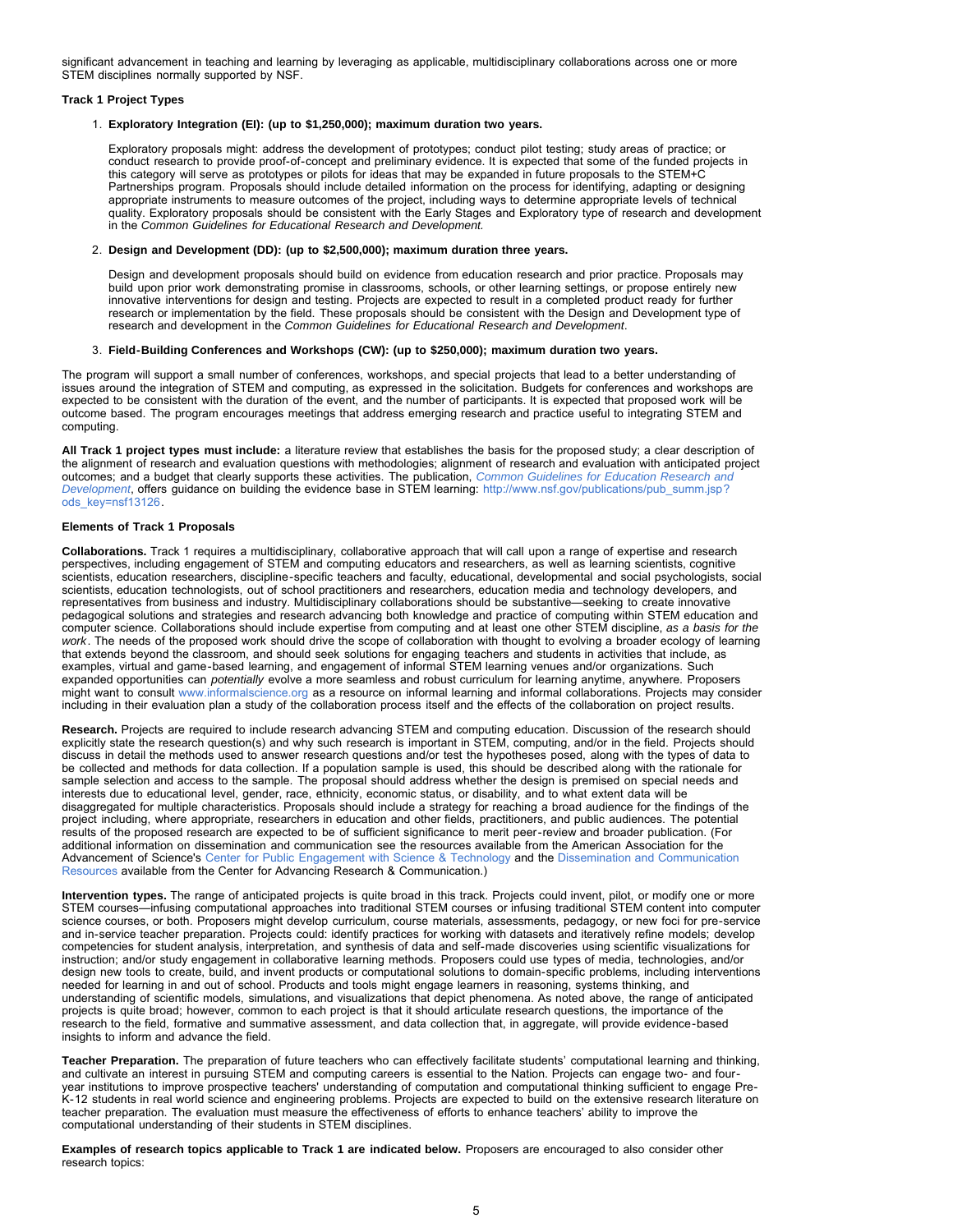- How do students acquire skills in the use of computing methods and computational ways of knowing within the Pre-K-12 learning environment?
- What are the powerful strategies and resources for developing computing skills within the context of specific STEM
- disciplines for both teachers and students? How do strategies need to be modified for different disciplines? What formal and informal learning strategies and models are most effective for making computing more inclusive for diverse student communities as they acquire skills?
- Under what conditions is integrating specific STEM content in computer science curricula effective as a strategy to improve student engagement, improve acquisition of computing skills, and/or broaden participation of women and minorities in computer science?
- To what extent does taking STEM-relevant computer science courses increase student interest, motivation, persistence, and performance in other STEM fields?
- What professional development models are most effective for preparing teachers to cultivate computing skills?

**Project evaluation.** Proposals must include a strategy for objective external review and feedback processes, including theoretical frameworks, any data collection plans, analysis plans, and reporting plans. Objective external feedback can be provided through an advisory board or through an independent external evaluator outside the proposing institution or in different organizational units than the PIs and Co-PIs. The external critical review or evaluation should be sufficiently independent and rigorous to influence the project's activities, formatively, and improve the quality of its findings. Proposals should; (1) describe the expertise of the external reviewer(s); (2) explain how that expertise relates to the goals and objectives of the proposal; and (3) specify how the PI will report and use results of the project's external, critical review process. Proposals must provide for a formative and summative evaluation that includes assessments of student/teacher learning outcomes and attitudinal changes, as appropriate. Further information and guidance on evaluation can be found in the publication, *[Common Guidelines for Education Research and Development](http://www.nsf.gov/publications/pub_summ.jsp?ods_key=nsf13126)*: [http://www.nsf.gov/publications/pub\\_summ.jsp?ods\\_key=nsf13126.](http://www.nsf.gov/publications/pub_summ.jsp?ods_key=nsf13126)

#### **Track 2: Computing Education Knowledge and Capacity Building**

In recognition of the fact that computing has a low presence in K-12, this track supports discipline specific efforts in computing. These efforts should be designed to (1) build an evidence base for the teaching and learning of computing in K-12 within diverse populations or (2) create scalable models for teacher professional development and sustainable, ongoing teacher support. Proposed efforts should have a strong theoretical and/or empirical rationale informed by the current literature.

Additional, domain-specific tracks may be added in future releases of the solicitation.

#### **Track 2 Project Types**

### **1. Research on Education and Broadening Participation Projects (EBP): (up to \$600,000 maximum); duration three years.**

These projects focus on foundational research on the teaching and learning of computing. Specifically, this track aims to build an evidence base on how diverse K-12 student populations are engaged and retained, how they learn fundamental computational concepts, and how they develop the computational competencies needed to pursue degree programs in computing-related and computationally intensive fields of study. The research results could be relevant to teacher preparation or student learning in K-12 computer science courses, or infused across the K-12 STEM curricula, in formal or informal settings.

Research on Education and Broadening Participation projects must include a literature review that establishes the basis for the proposed study; a clear description of the alignment of research and evaluation questions with methodologies; and alignment of research and evaluation with anticipated project outcomes. The publication, *[Common Guidelines for Education Research and](http://www.nsf.gov/publications/pub_summ.jsp?ods_key=nsf13126) [Development](http://www.nsf.gov/publications/pub_summ.jsp?ods_key=nsf13126)*, offers guidance on building an evidence base for teaching and learning: [http://www.nsf.gov/publications/pub\\_summ.jsp?ods\\_key=nsf13126.](http://www.nsf.gov/publications/pub_summ.jsp?ods_key=nsf13126)

### **2. CS 10K (CS10K): (up to \$1,000,000); duration three years.**

<span id="page-5-0"></span>Projects from this track will develop the knowledge and evidence-based foundation needed to prepare teachers for the CS 10K Project[\[2\],](#page-7-3) which aims to have rigorous, academic computing courses taught in 10,000 high schools by 10,000 well-prepared teachers. CS 10K proposals will focus on high school computer science teachers, providing preservice and inservice teachers with courses, professional development opportunities, and long-term, ongoing support. Proposals must focus on efforts that enable teachers to successfully offer either or both of two new courses: *Exploring Computer Science* (ECS) or the new *Advanced Placement* (AP) *CS Principles; see* ExploringCS.org and *CSPrinciples.org.*

#### **Elements of Track 2 Proposals**

**Collaborations.** The proposing team for these proposals must include expertise appropriate to the project. In most cases, this will require discipline-specific expertise in computing from teachers and faculty, combined with expertise in educational research, learning sciences, cognitive science, developmental and social psychology, and/or the social sciences. The proposing team for these proposals must include expertise in educational research, learning sciences and/or issues of underrepresentation that is sufficient for the proposed work.

**Attention to diversity.** To ensure that advances in computing education are inclusive of our diverse student populations, *all* **Track 2** proposals must address, as a significant component, the longstanding underrepresentation in computing of women, persons with disabilities, African Americans, Hispanics, Native Americans, and indigenous peoples. It will not be considered sufficient, for example, to situate the work in schools with a high minority enrollment, or to include a member of an underrepresented group on the project team, or to propose interventions that appeal to "all students." While these are all potentially strong aspects of any proposal, successful **Track 2** proposals will likely also describe the demographics of their target audience, demonstrate knowledge of the relevant literature on underrepresentation and awareness of best practices and related efforts, have a concrete plan for improving representation, and have clear metrics and methodologies for documenting outcomes. Data gathered in all proposals must be disaggregated by gender and ethnicity.

Proposers are encouraged to leverage the resources of the Broadening Participation in Computing Alliances (BPC-A): [http://www.nsf.gov/funding/pgm\\_summ.jsp?pims\\_id=503593.](http://www.nsf.gov/funding/pgm_summ.jsp?pims_id=503593)

**Research.** All of the Research on Education and Broadening Participation proposals must focus on research. CS 10K proposers are encouraged to include a research component.

Research components must include a discussion of the education research grounding the proposed work, and well-focused research questions and/or testable hypotheses. Consistent with the *Common Guidelines*, rigorous quantitative, qualitative, or mixed methods approaches are welcome. The proposal should discuss in detail the methods used to answer the research questions and/or test the hypotheses posed, along with the types of data to be collected and methods for data collection. If a population sample is used, this should be described along with the rationale for sample selection and access to the sample. The proposal should address whether the design is premised on special needs and interests due to educational level, gender, race, ethnicity, economic status, or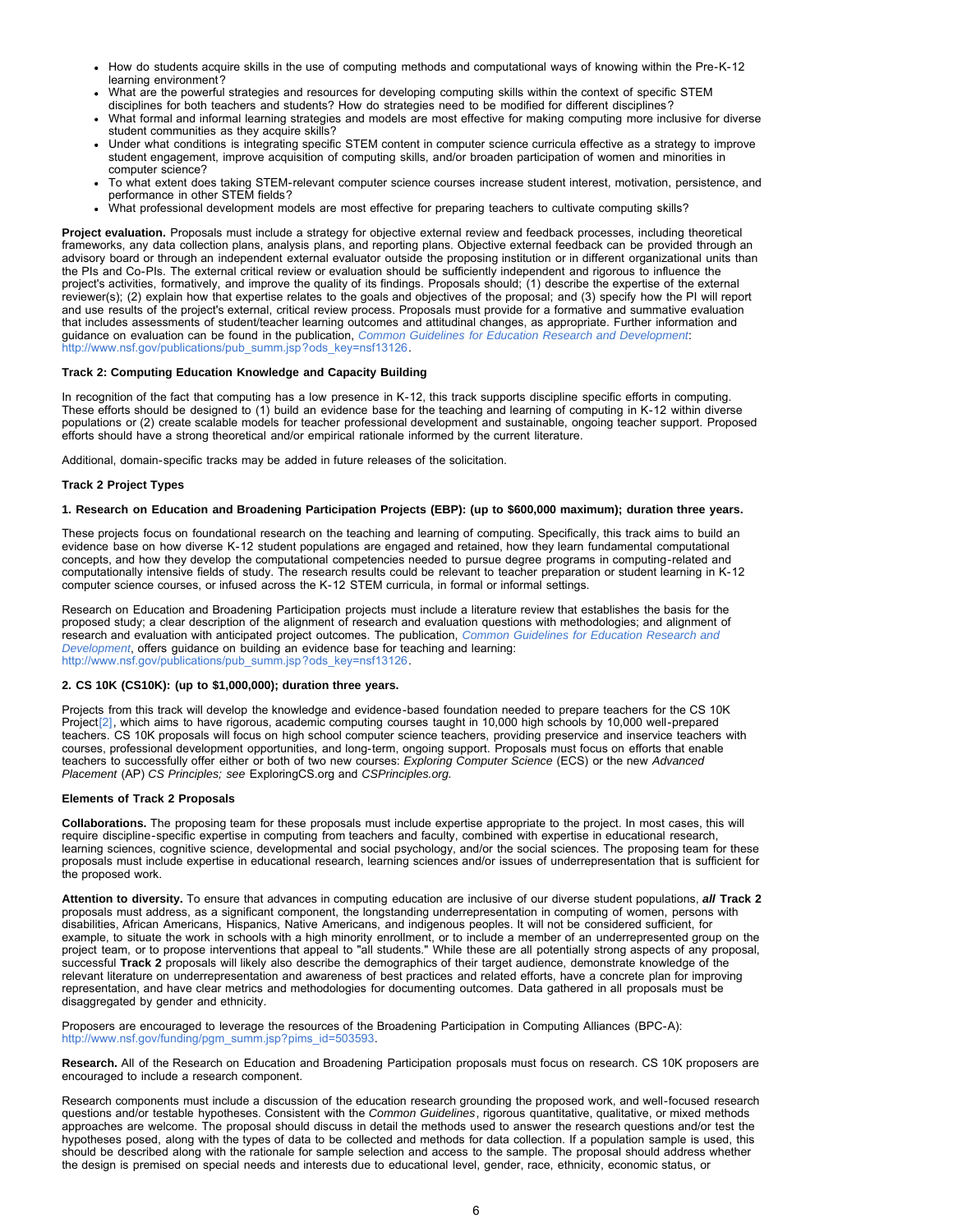disability, and to what extent data will be disaggregated for multiple characteristics. Proposals should include a strategy for reaching a broad audience for the findings of the project including, where appropriate, researchers in education and other fields, practitioners, and public audiences. (For additional information on dissemination and communication see the resources available from the American Association for the Advancement of Science's [Center for Public Engagement with Science & Technology](https://www.nsf.gov/cgi-bin/good-bye?http://www.aaas.org/programs/centers/pe/) and the [Dissemination and Communication Resources](https://www.nsf.gov/cgi-bin/good-bye?https://arc.uchicago.edu/reese/dissemination-and-communication-resources) available from the Center for Advancing Research & Communication.)

#### **Possible Research on Education and Broadening Participation topics include:**

- What strategies and resources are most effective in teaching computer science concepts and skills? How can these strategies be sequenced across K-12 education?
- How can we best serve diverse student communities in learning computing?
- To what extent does taking computer science courses improve students' quantitative, spatial, and/or systems thinking skills? Their persistence in problem solving? Their perceptions of self-efficacy?
- What professional development models are most effective for preparing teachers to cultivate computing skills and ways of knowing by students? What factors contribute to successful scaling of effective models? How do methods need to be modified for teachers who start with different backgrounds? What types of ongoing support are necessary for sustained success in student learning or teacher effectiveness?

**Teacher Preparation.** Proposals can focus on a wide range of activities in support of teaching; for CS10K projects the activities must support the teaching of ECS or CS Principles. Possible activities, include, for example, local accommodations to either the ECS or CS Principles curricula, advances to pedagogy or teaching practices, introduction of methods courses for pre-service teachers and/or teacher certification programs, creation and evaluation of mechanisms for providing scalable professional development including online modalities, and development of sustainable ongoing support for teachers. Projects are expected to build on the extensive research literature on teacher preparation. Proposals must include an evaluation component to measure the effectiveness of their proposed interventions, and CS 10K awardees will be required to participate in the program-wide CS 10K evaluation. In addition, PIs are encouraged to include a research component, as described above, looking at questions, such as:

- What professional development models are most effective for preparing teachers to cultivate computing skills and ways of knowing within students? How do they scale?
- What strategies for teacher preparation are most effective for teachers from diverse backgrounds?
- What types of follow-up learning may be needed to build upon and enhance achievements made through teacher professional development models?

**Evaluation.** Track 2 proposals that include an intervention (some Research on Education and Broadening Participation in Computing and most CS10K projects) must provide for a formative and summative evaluation of that intervention that includes assessments of student/teacher learning outcomes and attitudinal changes as appropriate. The evaluation should be designed and performed by an independent evaluator, though data collection and routine tasks are acceptable to be carried out by other members of the project team. In most cases, the independent evaluator will be from outside the proposing institution, or at least from a different organizational unit than the PIs and Co-PIs. Collected data must be disaggregated by gender, ethnicity, socio-economic status, and disability unless precluded by state or local laws. For further information on evaluation, proposers may want to consult the 2010 User Friendly Handbook for Project Evaluation ([https://www.westat.com/sites/westat.com/files/2010UFHB.pdf\)](http://www.nsf.gov/cgi-bin/good-bye?https://www.westat.com/sites/westat.com/files/2010UFHB.pdf) and other resources.

#### **Suggested Bibliography**

Briggs, A., & Snyder, L. (Eds) (2012) Computer Science and the CS10K Initiative [Special Section]. *ACM Inroads*, 3, 2 (June 2012), 29-85. [http://dl.acm.org/citation.cfm?id=2189847](https://www.nsf.gov/cgi-bin/good-bye?http://dl.acm.org/citation.cfm?id=2189847)

Common Core State Standards Initiative (CCSSI, 2010) Common Core State Standards for Mathematics Initiative. [http://www.corestandards.org/assets/CCSSI\\_Math%20Standards.pdf](https://www.nsf.gov/cgi-bin/good-bye?http://www.corestandards.org/assets/CCSSI_Math%20Standards.pdf)

*Cyberlearning Opportunity and Challenge*. National Science Foundation, Arlington, VA. [http://www.nsf.gov/publications/pub\\_summ.jsp?ods\\_key=nsf08204](http://www.nsf.gov/publications/pub_summ.jsp?ods_key=nsf08204)

National Research Council (NRC, 2005) *How Students Learn: History, Science, and Mathematics in the Classroom*. Washington, DC: National Academy Press. [http://www.nap.edu/openbook.php?isbn=0309074339](https://www.nsf.gov/cgi-bin/good-bye?http://www.nap.edu/openbook.php?isbn=0309074339)

National Research Council (NRC, 2007) *Taking Science to School: Learning and Teaching Science in Grades K-8*. Washington, DC: National Academy Press. [http://www.nap.edu/catalog.php?record\\_id=11625](https://www.nsf.gov/cgi-bin/good-bye?http://www.nap.edu/catalog.php?record_id=11625)

National Research Council (NRC, 2009) *Engineering in K-12 Education: Understanding the Status and Improving the Prospects*. Washington, DC: National Academy Press. [http://www.nap.edu/catalog.php?record\\_id=12635](https://www.nsf.gov/cgi-bin/good-bye?http://www.nap.edu/catalog.php?record_id=12635)

National Research Council (NRC, 2010a) *Preparing Teachers: Building Evidence for Sound Policy*. Washington, DC: National Academy Press. [http://www.nap.edu/catalog.php?record\\_id=12882](https://www.nsf.gov/cgi-bin/good-bye?http://www.nap.edu/catalog.php?record_id=12882)

National Science Board (NSB, 2010b) *Preparing the Next Generation of STEM Innovators: Identifying and Developing our Nation's Human Capital*. Arlington, VA. [http://www.nsf.gov/news/news\\_summ.jsp?cntn\\_id=117713](http://www.nsf.gov/news/news_summ.jsp?cntn_id=117713)

National Research Council (NRC, 2011a) *A Framework for K-12 Science Education: Practices, Crosscutting Concepts, and Core Ideas*. Washington, DC: National Academy Press. [http://www.nap.edu/catalog.php?record\\_id=13165](https://www.nsf.gov/cgi-bin/good-bye?http://www.nap.edu/catalog.php?record_id=13165)

National Research Council (NRC, 2011b) *Successful K-12 STEM Education: Identifying Effective Approaches in Science, Technology, Engineering, and Mathematics*. Washington, DC: National Academy Press. [http://www.nap.edu/catalog.php?](https://www.nsf.gov/cgi-bin/good-bye?http://www.nap.edu/catalog.php?record_id=13158) [record\\_id=13158](https://www.nsf.gov/cgi-bin/good-bye?http://www.nap.edu/catalog.php?record_id=13158)

National Research Council (NRC, 2011c) *Report of a Workshop of Pedagogical Aspects of Computational Thinking.* Washington, DC: National Academy Press. [http://www.nap.edu/catalog.php?record\\_id=13170](https://www.nsf.gov/cgi-bin/good-bye?http://www.nap.edu/catalog.php?record_id=13170)

National Science Board (NSB, 2010) *Preparing the Next Generation of STEM Innovators: Identifying and Developing our Nation's Human Capital*. Arlington, VA. [http://www.nsf.gov/news/news\\_summ.jsp?cntn\\_id=117713](http://www.nsf.gov/news/news_summ.jsp?cntn_id=117713)

President's Council of Advisors on Science and Technology (PCASE, 2010) *Prepare and Inspire: K-12 Education in Science, Technology, Engineering, and Math (STEM) for America's Future*. White House Office of Science and Technology Policy (OSTP), Washington, DC. <http://www.whitehouse.gov/administration/eop/ostp/pcast/docsreports>

President's Information Technology Advisory Committee (PITAC 2005). *Computational Science: Insuring America's Competitiveness, Report to the President.* National Coordination Office for Information Technology Research and Development, Washington, DC. [https://www.nitrd.gov/pitac/reports/20050609\\_computational/computational.pdf](https://www.nitrd.gov/pitac/reports/20050609_computational/computational.pdf)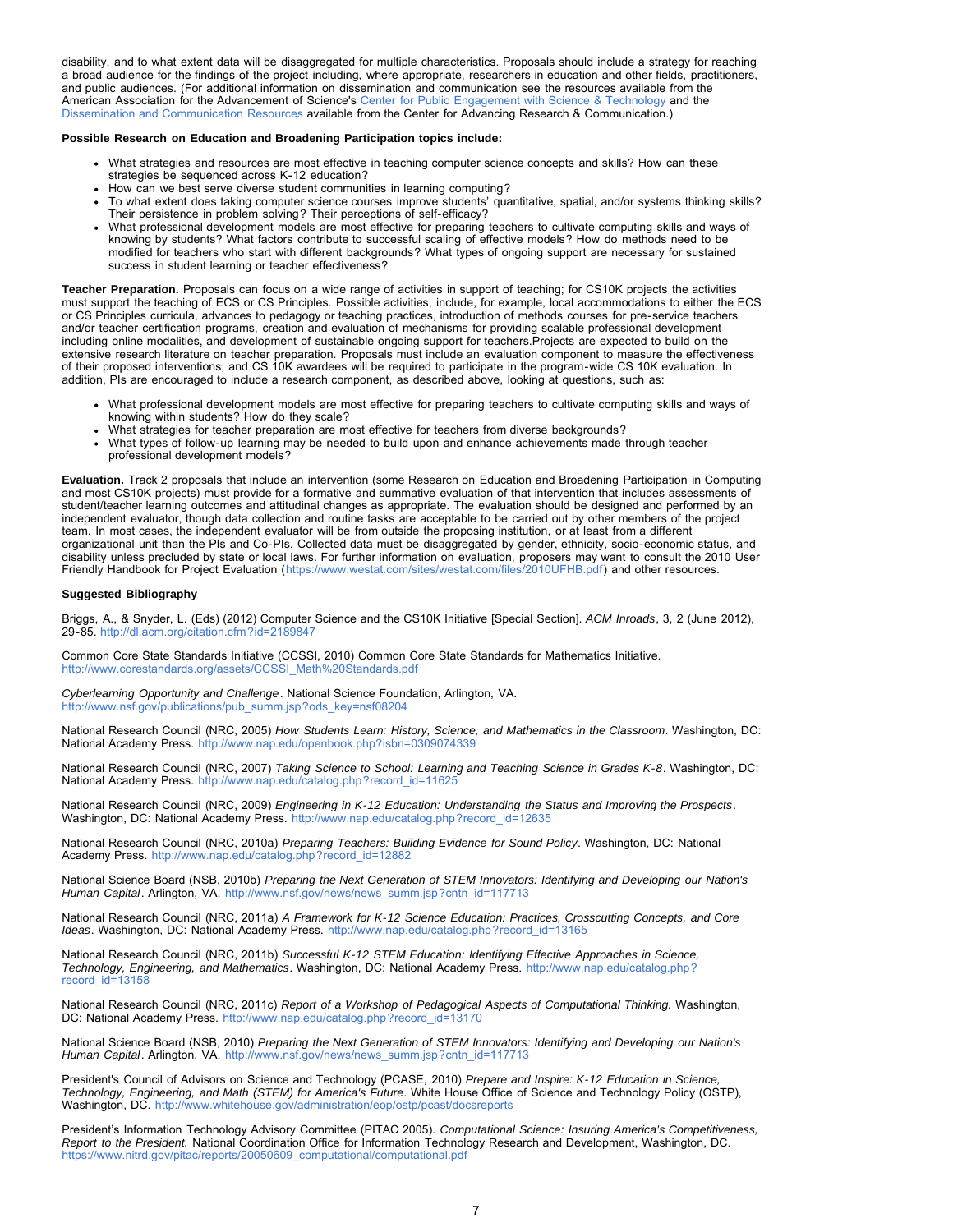U.S. Department of Education, Office of Educational Technology. (2013). *Expanding Evidence Approaches for Learning in a Digital World,* Washington, D.C.<http://tech.ed.gov/wp-includes/ms-files.php?file=2013/02/Expanding-Evidence-Approaches.pdf>

Westat (2010) *The 2010 User-Friendly Handbook for Project Evaluation*, Frechtling, J., Mark, M., Rog, D., Thomas, T., Frierson, H., Hood, S., and Hughes, G. Rockville, MD. [https://www.westat.com/sites/westat.com/files/2010UFHB.pdf](https://www.nsf.gov/cgi-bin/good-bye?https://www.westat.com/sites/westat.com/files/2010UFHB.pdf)

<span id="page-7-3"></span>[\[2\]](#page-5-0) Briggs, A., & Snyder, L. (Eds.) (2012) Computer Science and the CS10K Initiative [Special Section]. *ACM Inroads*, 3, 2 (June 2012), 29-85.

## <span id="page-7-0"></span>**III. AWARD INFORMATION**

The maximum total budget for **Track 1: Integration of Computing in STEM Education** awards is \$2.5 million for Design and Development awards, \$1.25 million for Exploratory Integration awards, and \$250,000 for Field-Building Conferences and Workshops. The maximum total budget for **Track 2: Computing Education Knowledge and Capacity Building** awards is \$600,000 for Research on Education and Broadening Participation awards and \$1.0 million for CS 10K awards. NSF is interested in models of varying scales and scope with potential for national significance; the funds requested should be commensurate with the scale and scope of the proposed work.

## <span id="page-7-1"></span>**IV. ELIGIBILITY INFORMATION**

### **Who May Submit Proposals:**

The categories of proposers eligible to submit proposals to the National Science Foundation are identified in the Grant Proposal Guide, Chapter I, Section E.

#### **Who May Serve as PI:**

There are no restrictions or limits.

### **Limit on Number of Proposals per Organization:**

There are no restrictions or limits.

#### **Limit on Number of Proposals per PI or Co-PI:** 2

An individual may serve as Principal Investigator or Co-Principal Investigator for no more than two proposals. **These eligibility constraints will be strictly enforced in order to treat everyone fairly and consistently**. In the event that an individual exceeds this limit, proposals received within the limit will be accepted based on earliest date and time of proposal submission (i.e., the first two proposals received will be accepted and the remainder will be returned without review). **No exceptions will be made.**

#### **Additional Eligibility Info:**

**Collaborative proposals:** Any proposal submitted in response to this solicitation should be a single submission with support for all collaborators requesting funding from NSF done via subaward. Separately submitted collaborative proposals, as defined in the NSF *Grant Proposal Guide* (Chapter II, Section D.5 Collaborative Proposals), will be returned without review.

## <span id="page-7-2"></span>**V. PROPOSAL PREPARATION AND SUBMISSION INSTRUCTIONS**

# **A. Proposal Preparation Instructions**

**Full Proposal Preparation Instructions:** Proposers may opt to submit proposals in response to this Program Solicitation via Grants.gov or via the NSF FastLane system.

- Full proposals submitted via FastLane: Proposals submitted in response to this program solicitation should be prepared and submitted in accordance with the general guidelines contained in the NSF Grant Proposal Guide (GPG). The complete text of the GPG is available electronically on the NSF website at: [http://www.nsf.gov/publications/pub\\_summ.jsp?ods\\_key=gpg.](http://www.nsf.gov/publications/pub_summ.jsp?ods_key=gpg) Paper copies of the GPG may be obtained from the NSF Publications Clearinghouse, telephone (703) 292-7827 or by email from [nsfpubs@nsf.gov.](mailto:nsfpubs@nsf.gov) Proposers are reminded to identify this program solicitation number in the program solicitation block on the NSF Cover Sheet For Proposal to the National Science Foundation. Compliance with this requirement is critical to determining the relevant proposal processing guidelines. Failure to submit this information may delay processing.
- Full proposals submitted via Grants.gov: Proposals submitted in response to this program solicitation via Grants.gov should be prepared and submitted in accordance with the NSF Grants.gov Application Guide: A Guide for the Preparation and Submission of NSF Applications via Grants.gov. The complete text of the NSF Grants.gov Application Guide is available on the Grants.gov website and on the NSF website at: ([http://www.nsf.gov/publications/pub\\_summ.jsp?](http://www.nsf.gov/publications/pub_summ.jsp?ods_key=grantsgovguide) [ods\\_key=grantsgovguide\)](http://www.nsf.gov/publications/pub_summ.jsp?ods_key=grantsgovguide). To obtain copies of the Application Guide and Application Forms Package, click on the Apply tab on the Grants.gov site, then click on the Apply Step 1: Download a Grant Application Package and Application Instructions link and enter the funding opportunity number, (the program solicitation number without the NSF prefix) and press the Download Package button. Paper copies of the Grants.gov Application Guide also may be obtained from the NSF Publications Clearinghouse, telephone (703) 292-7827 or by e-mail from [nsfpubs@nsf.gov.](mailto:nsfpubs@nsf.gov)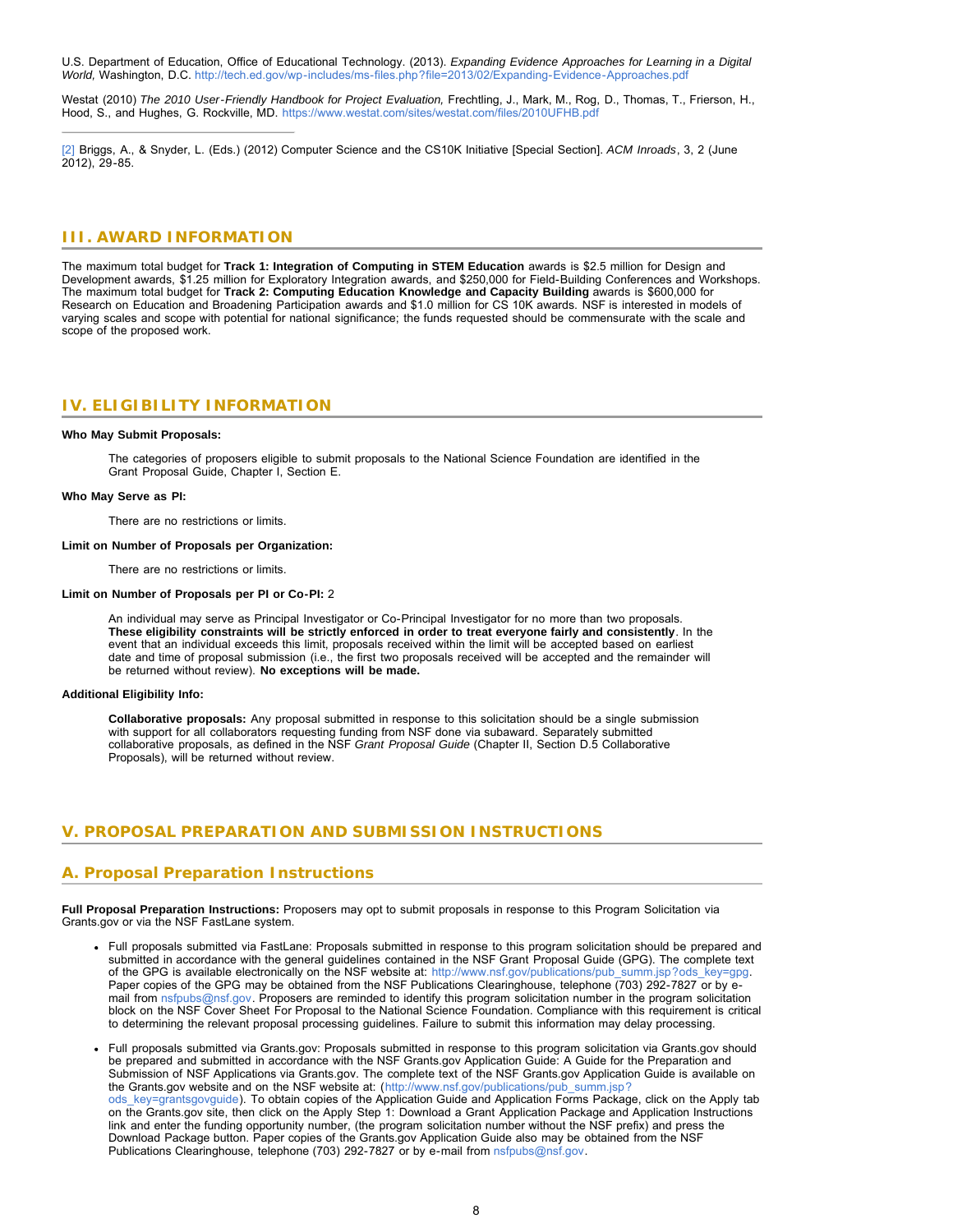<span id="page-8-1"></span>See Chapter II.C.2 of the [GPG](http://www.nsf.gov/publications/pub_summ.jsp?ods_key=gpg) for guidance on the required sections of a full research proposal submitted to NSF. Please note that the proposal preparation instructions provided in this program solicitation may deviate from the GPG instructions.

### **Important Proposal Preparation Information:**

**The following instructions supplement guidelines in the GPG and Grants.gov Application Guide:**

#### **COVER SHEET PAGE**

- 1. **NSF UNIT CONSIDERATION DESIGNATION**
	- 1. Select the **program solicitation number** on the Cover Sheet
	- 2. Select the "**NSF Unit of Consideration"**
	- 3. **Grants.gov Users:** The program solicitation number will be pre-populated by Grants.gov on the NSF Grant Application Cover Page. Grants.gov users should refer to Section VI.1.2. of the NSF Grants.gov Application Guide for specific instructions on how to designate the NSF Unit of Consideration.
- 2. **TITLE**

The **Title of the proposal** must be prefixed with either "Track 1" or "Track 2" and a tag that specifies its Project Type followed by a colon, for example:

- Exploratory Integration is "EI:"
- Design and Development is "DD:"
- Conferences and Workshops is "CW:"  $\bullet$
- Research on Education and Broadening Participation Projects is "EBP:"
- CS 10K is "CS10K:"
- 3. **HUMAN SUBJECTS BOX:**

Mark the **Human Subjects** box as pending, approved, or exempted (with exemption subsection indicated). **This box should not be left blank.** The **Human Subjects** box should be marked as pending if an IRB is either (1) reviewing the project plan and has not yet determined a ruling of "approved" or "exempt", or (2) the project plan has not yet been submitted to an IRB for review.

Projects involving research with human subjects, or the reporting of information gathered from human subjects, must ensure that subjects are protected in conformance with the relevant federal policy known as the Common Rule (Federal Policy for the Protection of Human Subjects, 45 CFR 690). All projects involving human subjects must either (1) have approval from the organization's Institutional Review Board (IRB) before issuance of an NSF award or, (2) must affirm that the IRB or an appropriate knowledgeable authority previously designated by the organization (not the Principal Investigator) has declared the research exempt from IRB review, in accordance with the applicable subsection, as established in section 101(b) of the Common Rule. If the box for **Human Subjects** is checked on the Cover Sheet along with either (1) the IRB approval date or (2) the exemption subsection from the Common Rule identified, then no additional certification is required. In the event the proposal is recommended for funding and IRB review is pending, certification of IRB approval or exemption should be submitted to NSF in electronic form as soon as it is available. Delays in obtaining IRB certification may result in NSF being unable to make an award. For more information regarding the protection of human subjects, consult: [http://www.nsf.gov/bfa/dias/policy/human.jsp.](http://www.nsf.gov/bfa/dias/policy/human.jsp)

#### **PROJECT SUMMARY PAGE**

Each proposal must submit a one-page summary of the project. The Project Summary should be written in the third person. As part of NSF's effort to implement automated compliance checking, the project summary section now includes three text boxes (Overview, Intellectual Merit, and Broader Impacts) and information must be entered into all three text boxes or the proposal will not be accepted by NSF.

(1) Overview:

- Title of the proposed project.
- Name of the lead and any supporting partners or collaborators.
- Indicate the project Track and Type
- Include a brief description of the project vision, goals, and work.
- Include, where applicable, number of teachers to be directly engaged, number of new teachers to be prepared, and number of students (including grade ranges) who will be engaged and/or benefit from the proposed work.

#### (2) Intellectual Merit:

- The statement on intellectual merit should describe the potential of the proposed activity to advance knowledge.
- (3) Broader Impacts:
	- The statement on broader impacts should describe the potential of the proposed activity to benefit society and contribute to the achievement of specific, desired societal outcomes.

## <span id="page-8-0"></span>**B. Budgetary Information**

**Cost Sharing:** Inclusion of voluntary committed cost sharing is prohibited.

#### **Budget Preparation Instructions:**

All projects should expect to participate in NSF PI conferences (both face-to-face and online), and data collection and evaluation processes required by the program. Proposers should budget for one trip to a PI meeting per year.

## **C. Due Dates**

**Full Proposal Deadline(s)** (due by 5 p.m. proposer's local time):

April 14, 2015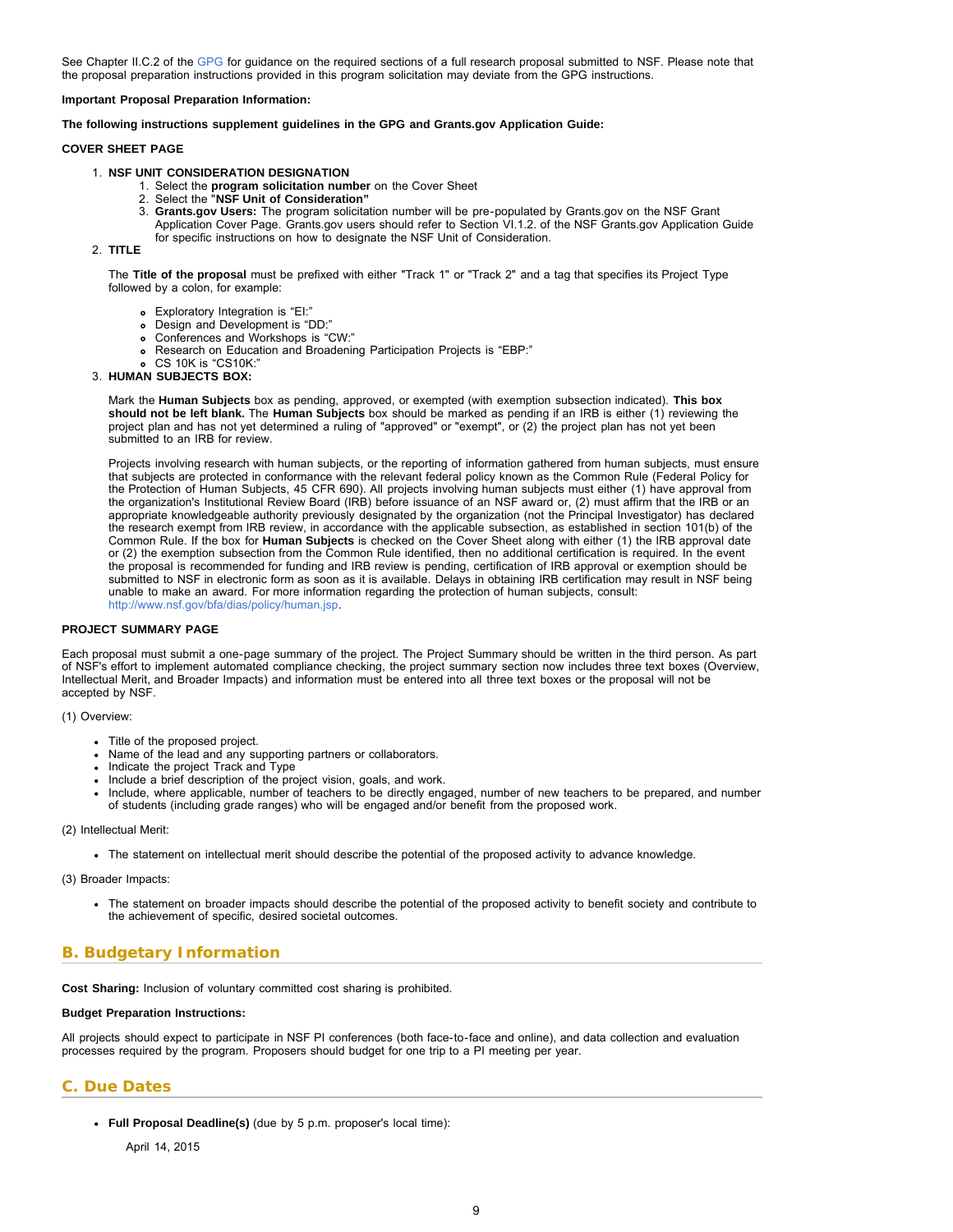Second Tuesday in March, Annually Thereafter

## <span id="page-9-0"></span>**D. FastLane/Grants.gov Requirements**

### **For Proposals Submitted Via FastLane:**

To prepare and submit a proposal via FastLane, see detailed technical instructions available at: [https://www.fastlane.nsf.gov/a1/newstan.htm.](https://www.fastlane.nsf.gov/a1/newstan.htm) For FastLane user support, call the FastLane Help Desk at 1-800- 673-6188 or e-mail [fastlane@nsf.gov.](mailto:fastlane@nsf.gov) The FastLane Help Desk answers general technical questions related to the use of the FastLane system. Specific questions related to this program solicitation should be referred to the NSF program staff contact(s) listed in Section VIII of this funding opportunity.

#### **For Proposals Submitted Via Grants.gov:**

Before using Grants.gov for the first time, each organization must register to create an institutional profile. Once registered, the applicant's organization can then apply for any federal grant on the Grants.gov website. Comprehensive information about using Grants.gov is available on the Grants.gov Applicant Resources webpage: [http://www.grants.gov/web/grants/applicants.html.](http://www.grants.gov/web/grants/applicants.html) In addition, the NSF Grants.gov Application Guide (see link in Section V.A) provides instructions regarding the technical preparation of proposals via Grants.gov. For Grants.gov user support, contact the Grants.gov Contact Center at 1-800-518-4726 or by email: [support@grants.gov](mailto:support@grants.gov). The Grants.gov Contact

Center answers general technical questions related to the use of Grants.gov. Specific questions related to this program solicitation should be referred to the NSF program staff contact(s) listed in Section VIII of this solicitation.

*Submitting the Proposal:* Once all documents have been completed, the Authorized Organizational Representative (AOR) must submit the application to Grants.gov and verify the desired funding opportunity and agency to which the application is submitted. The AOR must then sign and submit the application to Grants.gov. The completed application will be transferred to the NSF FastLane system for further processing.

Proposers that submitted via FastLane are strongly encouraged to use FastLane to verify the status of their submission to NSF. For proposers that submitted via Grants.gov, until an application has been received and validated by NSF, the Authorized Organizational Representative may check the status of an application on Grants.gov. After proposers have received an e-mail notification from NSF, Research.gov should be used to check the status of an application.

# <span id="page-9-1"></span>**VI. NSF PROPOSAL PROCESSING AND REVIEW PROCEDURES**

Proposals received by NSF are assigned to the appropriate NSF program for acknowledgement and, if they meet NSF requirements, for review. All proposals are carefully reviewed by a scientist, engineer, or educator serving as an NSF Program Officer, and usually by three to ten other persons outside NSF either as *ad hoc* reviewers, panelists, or both, who are experts in the particular fields represented by the proposal. These reviewers are selected by Program Officers charged with oversight of the review process. Proposers are invited to suggest names of persons they believe are especially well qualified to review the proposal and/or persons they would prefer not review the proposal. These suggestions may serve as one source in the reviewer selection process at the Program Officer's discretion. Submission of such names, however, is optional. Care is taken to ensure that reviewers have no conflicts of interest with the proposal. In addition, Program Officers may obtain comments from site visits before recommending final action on proposals. Senior NSF staff further review recommendations for awards. A flowchart that depicts the entire NSF proposal and award process (and associated timeline) is included in the GPG as [Exhibit III-1](http://www.nsf.gov/pubs/policydocs/pappguide/nsf14001/gpg_3ex1.pdf).

A comprehensive description of the Foundation's merit review process is available on the NSF website at: [http://nsf.gov/bfa/dias/policy/merit\\_review/.](http://nsf.gov/bfa/dias/policy/merit_review/)

Proposers should also be aware of core strategies that are essential to the fulfillment of NSF's mission, as articulated in *[Investing in](http://www.nsf.gov/pubs/2014/nsf14043/nsf14043.pdf) [Science, Engineering, and Education for the Nation's Future: NSF Strategic Plan for 2014-2018](http://www.nsf.gov/pubs/2014/nsf14043/nsf14043.pdf)*. These strategies are integrated in the program planning and implementation process, of which proposal review is one part. NSF's mission is particularly wellimplemented through the integration of research and education and broadening participation in NSF programs, projects, and activities.

One of the strategic objectives in support of NSF's mission is to foster integration of research and education through the programs, projects, and activities it supports at academic and research institutions. These institutions must recruit, train, and prepare a diverse STEM workforce to advance the frontiers of science and participate in the U.S. technology-based economy. NSF's contribution to the national innovation ecosystem is to provide cutting-edge research under the guidance of the Nation's most creative scientists and engineers. NSF also supports development of a strong science, technology, engineering, and mathematics (STEM) workforce by investing in building the knowledge that informs improvements in STEM teaching and learning.

NSF's mission calls for the broadening of opportunities and expanding participation of groups, institutions, and geographic regions that are underrepresented in STEM disciplines, which is essential to the health and vitality of science and engineering. NSF is committed to this principle of diversity and deems it central to the programs, projects, and activities it considers and supports.

# <span id="page-9-2"></span>**A. Merit Review Principles and Criteria**

The National Science Foundation strives to invest in a robust and diverse portfolio of projects that creates new knowledge and enables breakthroughs in understanding across all areas of science and engineering research and education. To identify which projects to support, NSF relies on a merit review process that incorporates consideration of both the technical aspects of a proposed project and its potential to contribute more broadly to advancing NSF's mission "to promote the progress of science; to advance the national health, prosperity, and welfare; to secure the national defense; and for other purposes." NSF makes every effort to conduct a fair, competitive, transparent merit review process for the selection of projects.

1. Merit Review Principles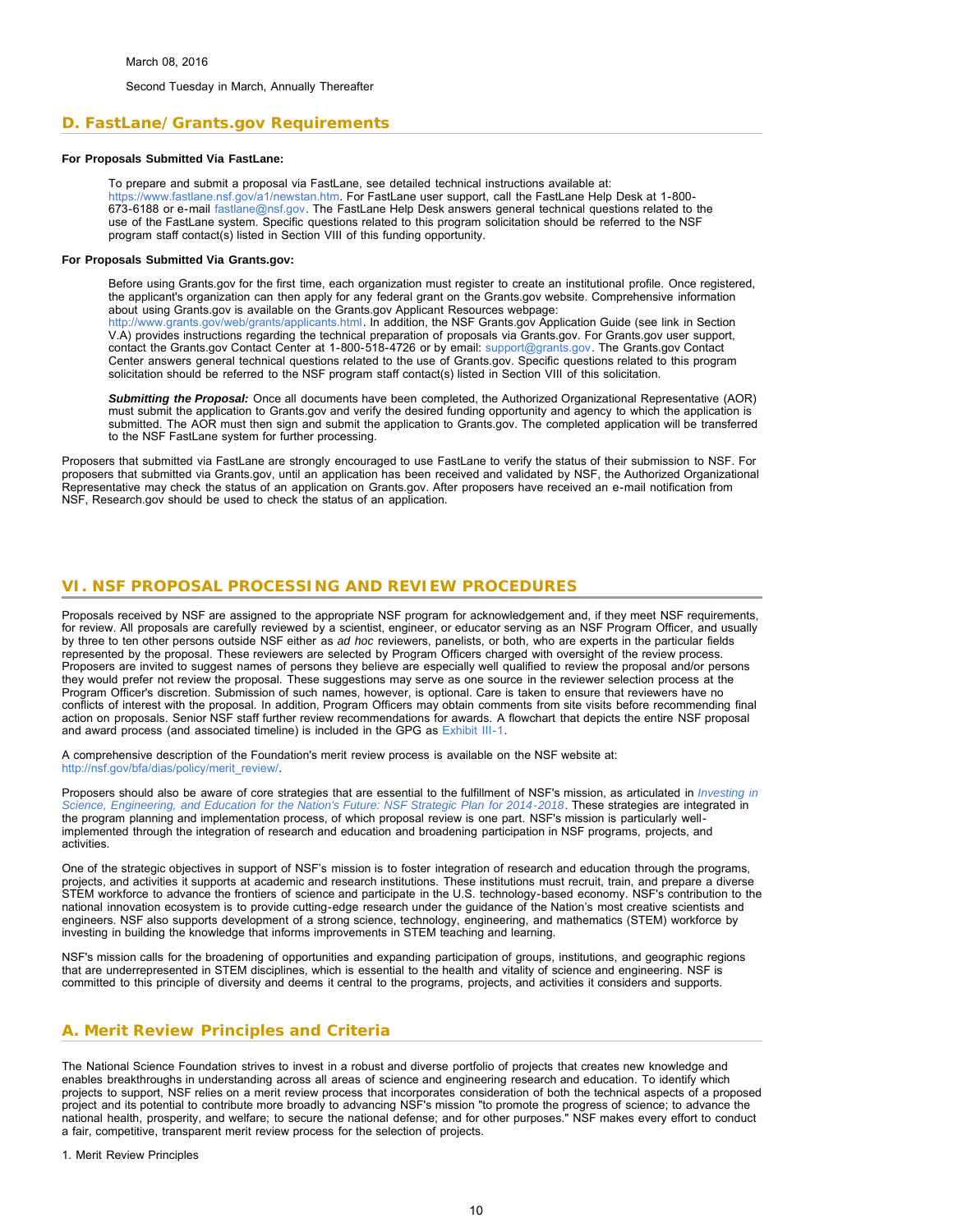These principles are to be given due diligence by PIs and organizations when preparing proposals and managing projects, by reviewers when reading and evaluating proposals, and by NSF program staff when determining whether or not to recommend proposals for funding and while overseeing awards. Given that NSF is the primary federal agency charged with nurturing and supporting excellence in basic research and education, the following three principles apply:

- All NSF projects should be of the highest quality and have the potential to advance, if not transform, the frontiers of knowledge.
- NSF projects, in the aggregate, should contribute more broadly to achieving societal goals. These "Broader Impacts" may be accomplished through the research itself, through activities that are directly related to specific research projects, or through activities that are supported by, but are complementary to, the project. The project activities may be based on previously established and/or innovative methods and approaches, but in either case must be well justified.
- Meaningful assessment and evaluation of NSF funded projects should be based on appropriate metrics, keeping in mind the likely correlation between the effect of broader impacts and the resources provided to implement projects. If the size of the activity is limited, evaluation of that activity in isolation is not likely to be meaningful. Thus, assessing the effectiveness of these activities may best be done at a higher, more aggregated, level than the individual project.

With respect to the third principle, even if assessment of Broader Impacts outcomes for particular projects is done at an aggregated level, PIs are expected to be accountable for carrying out the activities described in the funded project. Thus, individual projects should include clearly stated goals, specific descriptions of the activities that the PI intends to do, and a plan in place to document the outputs of those activities.

These three merit review principles provide the basis for the merit review criteria, as well as a context within which the users of the criteria can better understand their intent.

#### 2. Merit Review Criteria

All NSF proposals are evaluated through use of the two National Science Board approved merit review criteria. In some instances, however, NSF will employ additional criteria as required to highlight the specific objectives of certain programs and activities.

The two merit review criteria are listed below. **Both** criteria are to be given **full consideration** during the review and decisionmaking processes; each criterion is necessary but neither, by itself, is sufficient. Therefore, proposers must fully address both criteria. ([GPG Chapter II.C.2.d.i.](http://www.nsf.gov/pubs/policydocs/pappguide/nsf15001/gpg_2.jsp#IIC2di) contains additional information for use by proposers in development of the Project Description section of the proposal.) Reviewers are strongly encouraged to review the criteria, including [GPG Chapter II.C.2.d.i.,](http://www.nsf.gov/pubs/policydocs/pappguide/nsf15001/gpg_2.jsp#IIC2di) prior to the review of a proposal.

When evaluating NSF proposals, reviewers will be asked to consider what the proposers want to do, why they want to do it, how they plan to do it, how they will know if they succeed, and what benefits could accrue if the project is successful. These issues apply both to the technical aspects of the proposal and the way in which the project may make broader contributions. To that end, reviewers will be asked to evaluate all proposals against two criteria:

- **Intellectual Merit:** The Intellectual Merit criterion encompasses the potential to advance knowledge; and
- **Broader Impacts:** The Broader Impacts criterion encompasses the potential to benefit society and contribute to the achievement of specific, desired societal outcomes.

The following elements should be considered in the review for both criteria:

- 1. What is the potential for the proposed activity to
	- a. Advance knowledge and understanding within its own field or across different fields (Intellectual Merit); and b. Benefit society or advance desired societal outcomes (Broader Impacts)?
- 2. To what extent do the proposed activities suggest and explore creative, original, or potentially transformative concepts?
- 3. Is the plan for carrying out the proposed activities well-reasoned, well-organized, and based on a sound rationale? Does the plan incorporate a mechanism to assess success?
- 4. How well qualified is the individual, team, or organization to conduct the proposed activities?
- 5. Are there adequate resources available to the PI (either at the home organization or through collaborations) to carry out the proposed activities?

Broader impacts may be accomplished through the research itself, through the activities that are directly related to specific research projects, or through activities that are supported by, but are complementary to, the project. NSF values the advancement of scientific knowledge and activities that contribute to achievement of societally relevant outcomes. Such outcomes include, but are not limited to: full participation of women, persons with disabilities, and underrepresented minorities in science, technology, engineering, and mathematics (STEM); improved STEM education and educator development at any level; increased public scientific literacy and public engagement with science and technology; improved well-being of individuals in society; development of a diverse, globally competitive STEM workforce; increased partnerships between academia, industry, and others; improved national security; increased economic competitiveness of the United States; and enhanced infrastructure for research and education.

Proposers are reminded that reviewers will also be asked to review the Data Management Plan and the Postdoctoral Researcher Mentoring Plan, as appropriate.

## <span id="page-10-0"></span>**B. Review and Selection Process**

Proposals submitted in response to this program solicitation will be reviewed by Panel Review.

Reviewers will be asked to evaluate proposals using two National Science Board approved merit review criteria and, if applicable, additional program specific criteria. A summary rating and accompanying narrative will be completed and submitted by each reviewer. The Program Officer assigned to manage the proposal's review will consider the advice of reviewers and will formulate a recommendation.

After scientific, technical and programmatic review and consideration of appropriate factors, the NSF Program Officer recommends to the cognizant Division Director whether the proposal should be declined or recommended for award. NSF strives to be able to tell applicants whether their proposals have been declined or recommended for funding within six months. Large or particularly complex proposals or proposals from new awardees may require additional review and processing time. The time interval begins on the deadline or target date, or receipt date, whichever is later. The interval ends when the Division Director acts upon the Program Officer's recommendation.

After programmatic approval has been obtained, the proposals recommended for funding will be forwarded to the Division of Grants and Agreements for review of business, financial, and policy implications. After an administrative review has occurred, Grants and Agreements Officers perform the processing and issuance of a grant or other agreement. Proposers are cautioned that only a Grants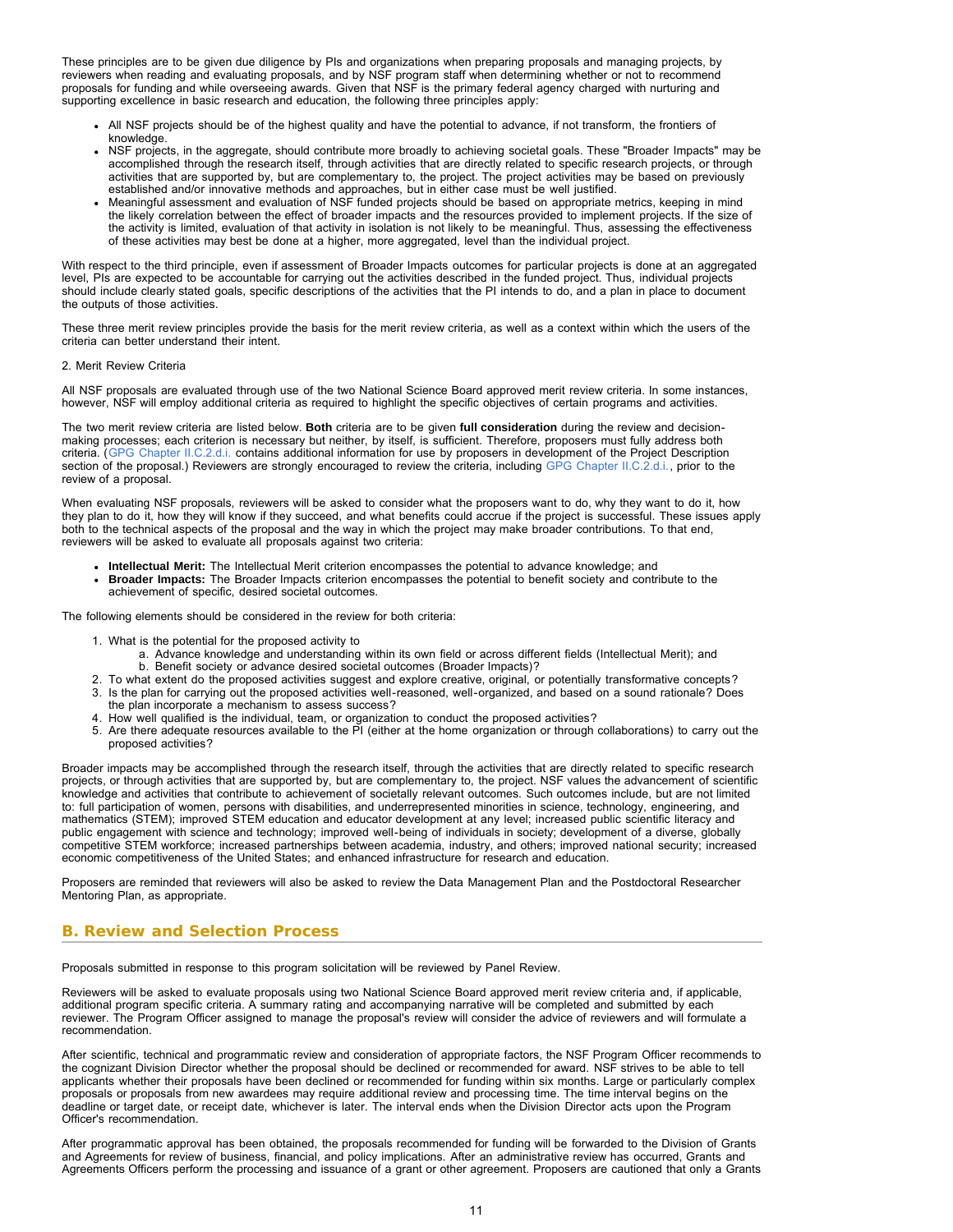and Agreements Officer may make commitments, obligations or awards on behalf of NSF or authorize the expenditure of funds. No commitment on the part of NSF should be inferred from technical or budgetary discussions with a NSF Program Officer. A Principal Investigator or organization that makes financial or personnel commitments in the absence of a grant or cooperative agreement signed by the NSF Grants and Agreements Officer does so at their own risk.

Once an award or declination decision has been made, Principal Investigators are provided feedback about their proposals. In all cases, reviews are treated as confidential documents. Verbatim copies of reviews, excluding the names of the reviewers or any reviewer-identifying information, are sent to the Principal Investigator/Project Director by the Program Officer. In addition, the proposer will receive an explanation of the decision to award or decline funding.

## <span id="page-11-0"></span>**VII. AWARD ADMINISTRATION INFORMATION**

## <span id="page-11-1"></span>**A. Notification of the Award**

Notification of the award is made to *the submitting organization* by a Grants Officer in the Division of Grants and Agreements. Organizations whose proposals are declined will be advised as promptly as possible by the cognizant NSF Program administering the program. Verbatim copies of reviews, not including the identity of the reviewer, will be provided automatically to the Principal Investigator. (See Section VI.B. for additional information on the review process).

## <span id="page-11-2"></span>**B. Award Conditions**

An NSF award consists of: (1) the award notice, which includes any special provisions applicable to the award and any numbered amendments thereto; (2) the budget, which indicates the amounts, by categories of expense, on which NSF has based its support (or otherwise communicates any specific approvals or disapprovals of proposed expenditures); (3) the proposal referenced in the award notice; (4) the applicable award conditions, such as Grant General Conditions (GC-1)\*; or Research Terms and Conditions\* and (5) any announcement or other NSF issuance that may be incorporated by reference in the award notice. Cooperative agreements also are administered in accordance with NSF Cooperative Agreement Financial and Administrative Terms and Conditions (CA-FATC) and the applicable Programmatic Terms and Conditions. NSF awards are electronically signed by an NSF Grants and Agreements Officer and transmitted electronically to the organization via e-mail.

\*These documents may be accessed electronically on NSF's Website at [http://www.nsf.gov/awards/managing/award\\_conditions.jsp?](http://www.nsf.gov/awards/managing/award_conditions.jsp?org=NSF) [org=NSF.](http://www.nsf.gov/awards/managing/award_conditions.jsp?org=NSF) Paper copies may be obtained from the NSF Publications Clearinghouse, telephone (703) 292-7827 or by e-mail from [nsfpubs@nsf.gov.](mailto:nsfpubs@nsf.gov)

More comprehensive information on NSF Award Conditions and other important information on the administration of NSF awards is contained in the NSF *Award & Administration Guide* (AAG) Chapter II, available electronically on the NSF Website at [http://www.nsf.gov/publications/pub\\_summ.jsp?ods\\_key=aag.](http://www.nsf.gov/publications/pub_summ.jsp?ods_key=aag)

#### **Special Award Conditions:**

**All STEM+C Partnerships awardees** are required to participate in PI meetings and data collection efforts as requested by the program, including dissemination of research findings and project results on MSPNet.org and the Research+Practice Collaboratory.

**Track 1**: As new mechanisms emerge in the STEM+C program to aggregate data on project results, awardees will be asked to contribute to such data collection to assess the program, advance knowledge, and inform the field.

**Track 2**: Awardees will be required to keep the CISE Broadening Participation and Education Community apprised of their work by participating in PI/Community meetings and by maintaining up-to-date websites. For CS 10K projects, project websites must be linked through the CS 10K Community of Practice ([cs10kcommunity.org\)](https://www.nsf.gov/cgi-bin/good-bye?http://cs10kcommunity.org).

## <span id="page-11-3"></span>**C. Reporting Requirements**

For all multi-year grants (including both standard and continuing grants), the Principal Investigator must submit an annual project report to the cognizant Program Officer at least 90 days prior to the end of the current budget period. (Some programs or awards require submission of more frequent project reports). Within 90 days following expiration of a grant, the PI also is required to submit a final project report, and a project outcomes report for the general public.

Failure to provide the required annual or final project reports, or the project outcomes report, will delay NSF review and processing of any future funding increments as well as any pending proposals for all identified PIs and co-PIs on a given award. PIs should examine the formats of the required reports in advance to assure availability of required data.

PIs are required to use NSF's electronic project-reporting system, available through Research.gov, for preparation and submission of annual and final project reports. Such reports provide information on accomplishments, project participants (individual and organizational), publications, and other specific products and impacts of the project. Submission of the report via Research.gov constitutes certification by the PI that the contents of the report are accurate and complete. The project outcomes report also must be prepared and submitted using Research.gov. This report serves as a brief summary, prepared specifically for the public, of the nature and outcomes of the project. This report will be posted on the NSF website exactly as it is submitted by the PI.

More comprehensive information on NSF Reporting Requirements and other important information on the administration of NSF awards is contained in the NSF *Award & Administration Guide* (AAG) Chapter II, available electronically on the NSF Website at [http://www.nsf.gov/publications/pub\\_summ.jsp?ods\\_key=aag.](http://www.nsf.gov/publications/pub_summ.jsp?ods_key=aag)

## <span id="page-11-4"></span>**VIII. AGENCY CONTACTS**

*Please note that the program contact information is current at the time of publishing. See program website for any updates to the*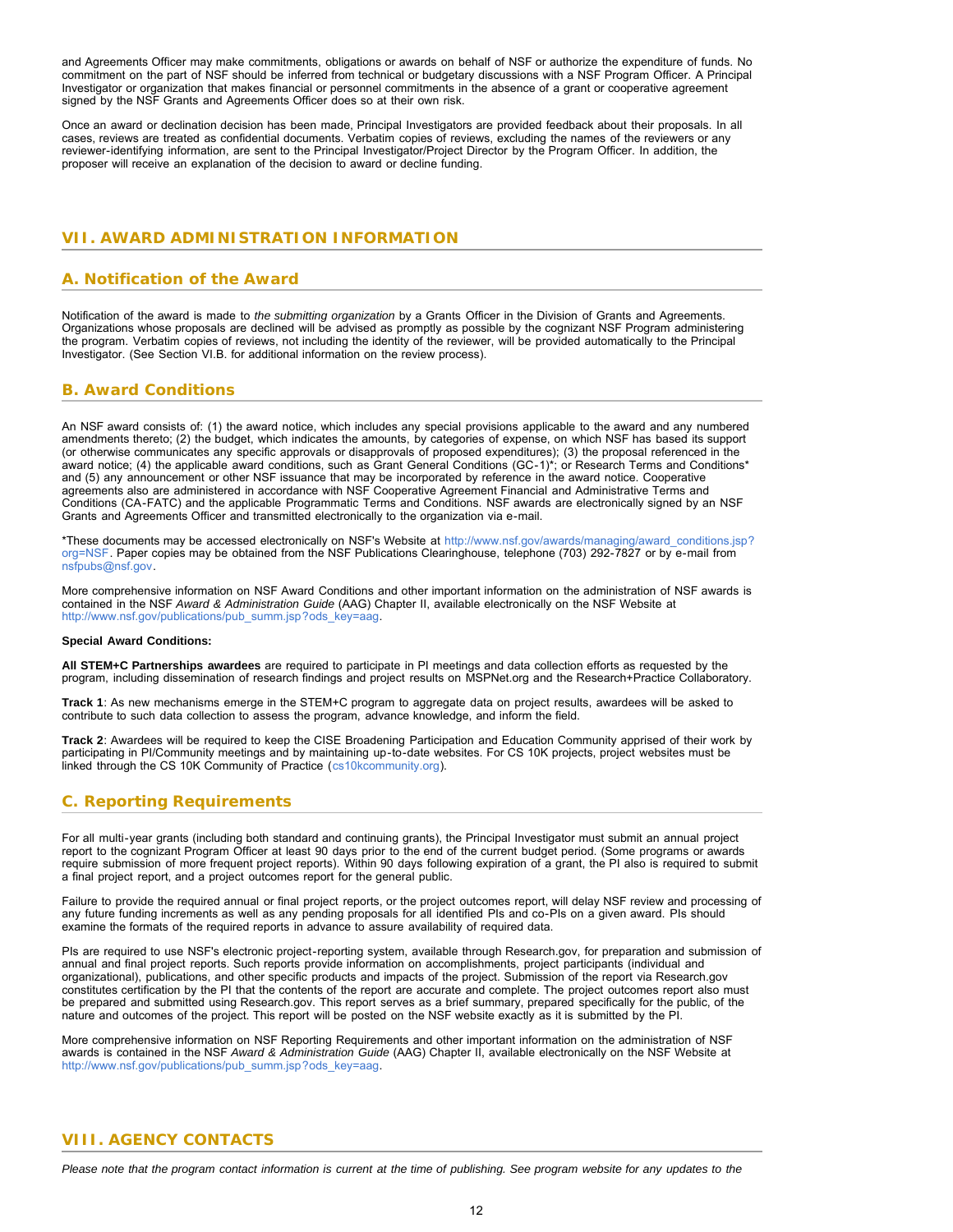#### *points of contact.*

General inquiries regarding this program should be made to:

- Arlene M. de Strulle, DRL/EHR, telephone: (703) 292-8620, email: [adestrul@nsf.gov](mailto:adestrul@nsf.gov)
- Janice Cuny, CNS/CISE, telephone: (703) 292-8900, email: [jcuny@nsf.gov](mailto:jcuny@nsf.gov)
- Christopher Hoadley, DRL/EHR, telephone: (703) 292-7906, email: [choadley@nsf.gov](mailto:choadley@nsf.gov)
- Paul W. Jennings, DRL/EHR, telephone: (703) 292-5307, email: [pjenning@nsf.gov](mailto:pjenning@nsf.gov)
- Jill L. Karsten, OAD/GEO, telephone: (703) 292-7718, email: [jkarsten@nsf.gov](mailto:jkarsten@nsf.gov)
- Julio E. Lopez-Ferrao, DRL/EHR, telephone: 703 (292) 5183, email: [jlopezfe@nsf.gov](mailto:jlopezfe@nsf.gov)
- Teri J. Murphy, DUE/EHR, telephone: (703) 292-2109, email: [tmurphy@nsf.gov](mailto:tmurphy@nsf.gov)
- Elizabeth L. Rom, OCE/GEO, telephone: (703) 292-7709, email: [elrom@nsf.gov](mailto:elrom@nsf.gov)
- Kamau Bobb, CNS/CISE, telephone: (703) 292-4291, email: [kbobb@nsf.gov](mailto:kbobb@nsf.gov)
- Alphonse T. DeSena, DRL/EHR, telephone: (703) 292-5106, email: [adesena@nsf.gov](mailto:adesena@nsf.gov)
- Michael A. Erlinger, DUE/EHR, telephone: (703) 292-7855, email: [merlinge@nsf.gov](mailto:merlinge@nsf.gov)
- David L. Haury, DUE/EHR, telephone: (703) 292-8614, email: [dhaury@nsf.gov](mailto:dhaury@nsf.gov)
- Margret Hjalmarson, DRL/EHR, telephone: (703) 292-4313, email: [mhjalmar@nsf.gov](mailto:mhjalmar@nsf.gov)

For questions related to the use of FastLane, contact:

FastLane Help Desk, telephone: 1-800-673-6188; e-mail: [fastlane@nsf.gov.](mailto:fastlane@nsf.gov)

For questions relating to Grants.gov contact:

Grants.gov Contact Center: If the Authorized Organizational Representatives (AOR) has not received a confirmation message from Grants.gov within 48 hours of submission of application, please contact via telephone: 1-800-518-4726; email: [support@grants.gov.](mailto:support@grants.gov)

# <span id="page-12-0"></span>**IX. OTHER INFORMATION**

The NSF website provides the most comprehensive source of information on NSF Directorates (including contact information), programs and funding opportunities. Use of this website by potential proposers is strongly encouraged. In addition, "NSF Update" is an information-delivery system designed to keep potential proposers and other interested parties apprised of new NSF funding opportunities and publications, important changes in proposal and award policies and procedures, and upcoming NSF [Grants](http://www.nsf.gov/bfa/dias/policy/outreach.jsp) [Conferences.](http://www.nsf.gov/bfa/dias/policy/outreach.jsp) Subscribers are informed through e-mail or the user's Web browser each time new publications are issued that match their identified interests. "NSF Update" also is available on NSF's website at [https://public.govdelivery.com/accounts/USNSF/subscriber/new?topic\\_id=USNSF\\_179.](http://www.nsf.gov/cgi-bin/good-bye?https://public.govdelivery.com/accounts/USNSF/subscriber/new?topic_id=USNSF_179)

Grants.gov provides an additional electronic capability to search for Federal government-wide grant opportunities. NSF funding opportunities may be accessed via this mechanism. Further information on Grants.gov may be obtained at [http://www.grants.gov.](http://www.grants.gov/)

# **ABOUT THE NATIONAL SCIENCE FOUNDATION**

The National Science Foundation (NSF) is an independent Federal agency created by the National Science Foundation Act of 1950, as amended (42 USC 1861-75). The Act states the purpose of the NSF is "to promote the progress of science; [and] to advance the national health, prosperity, and welfare by supporting research and education in all fields of science and engineering."

NSF funds research and education in most fields of science and engineering. It does this through grants and cooperative agreements to more than 2,000 colleges, universities, K-12 school systems, businesses, informal science organizations and other research organizations throughout the US. The Foundation accounts for about one-fourth of Federal support to academic institutions for basic research.

NSF receives approximately 55,000 proposals each year for research, education and training projects, of which approximately 11,000 are funded. In addition, the Foundation receives several thousand applications for graduate and postdoctoral fellowships. The agency operates no laboratories itself but does support National Research Centers, user facilities, certain oceanographic vessels and Arctic and Antarctic research stations. The Foundation also supports cooperative research between universities and industry, US participation in international scientific and engineering efforts, and educational activities at every academic level.

*Facilitation Awards for Scientists and Engineers with Disabilities* provide funding for special assistance or equipment to enable persons with disabilities to work on NSF-supported projects. See Grant Proposal Guide Chapter II, Section D.2 for instructions regarding preparation of these types of proposals.

The National Science Foundation has Telephonic Device for the Deaf (TDD) and Federal Information Relay Service (FIRS) capabilities that enable individuals with hearing impairments to communicate with the Foundation about NSF programs, employment or general information. TDD may be accessed at (703) 292-5090 and (800) 281-8749, FIRS at (800) 877-8339.

The National Science Foundation Information Center may be reached at (703) 292-5111.